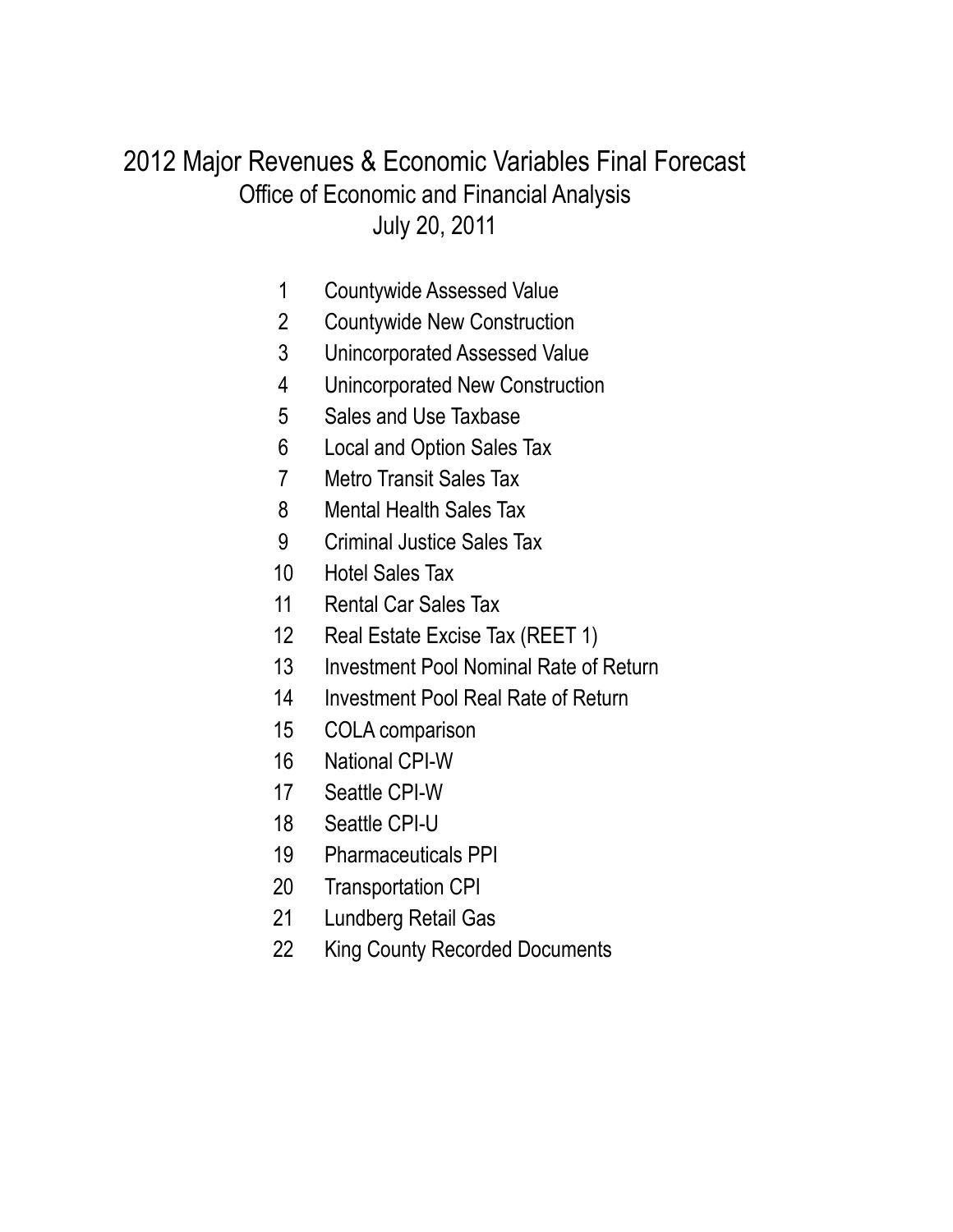# 2012 Final Countywide Assessed Value Forecast Office of Economic and Financial Analysis July 20, 2011

| <b>Tax Year</b> | Value              | Change    |
|-----------------|--------------------|-----------|
| 2000            | 166,321,207,538    |           |
| 2001            | 188,420,103,797    | 13.29%    |
| 2002            | 210,996,600,903    | 11.98%    |
| 2003            | 224,994,598,210    | 6.63%     |
| 2004            | 235,834,254,423    | 4.82%     |
| 2005            | 248,911,782,339    | 5.55%     |
| 2006            | 270,571,089,668    | 8.70%     |
| 2007            | 298,755,199,059    | 10.42%    |
| 2008            | 340,995,439,577    | 14.14%    |
| 2009            | 386,889,727,909    | 13.46%    |
| 2010            | 341,971,517,465    | $-11.61%$ |
| 2011            | 330,414,998,614    | $-3.38%$  |
| 2012            | 316, 334, 662, 487 | $-4.26%$  |
| 2013            | 330,424,974,267    | 4.45%     |
| 2014            | 344,070,027,063    | 4.13%     |
| 2015            | 360,818,592,318    | 4.87%     |
| 2016            | 382,971,906,712    | 6.14%     |
| 2017            | 406,727,619,442    | 6.20%     |
| 2018            | 431, 132, 054, 678 | 6.00%     |
| 2019            | 455,409,367,326    | 5.63%     |
| 2020            | 479,614,770,302    | 5.32%     |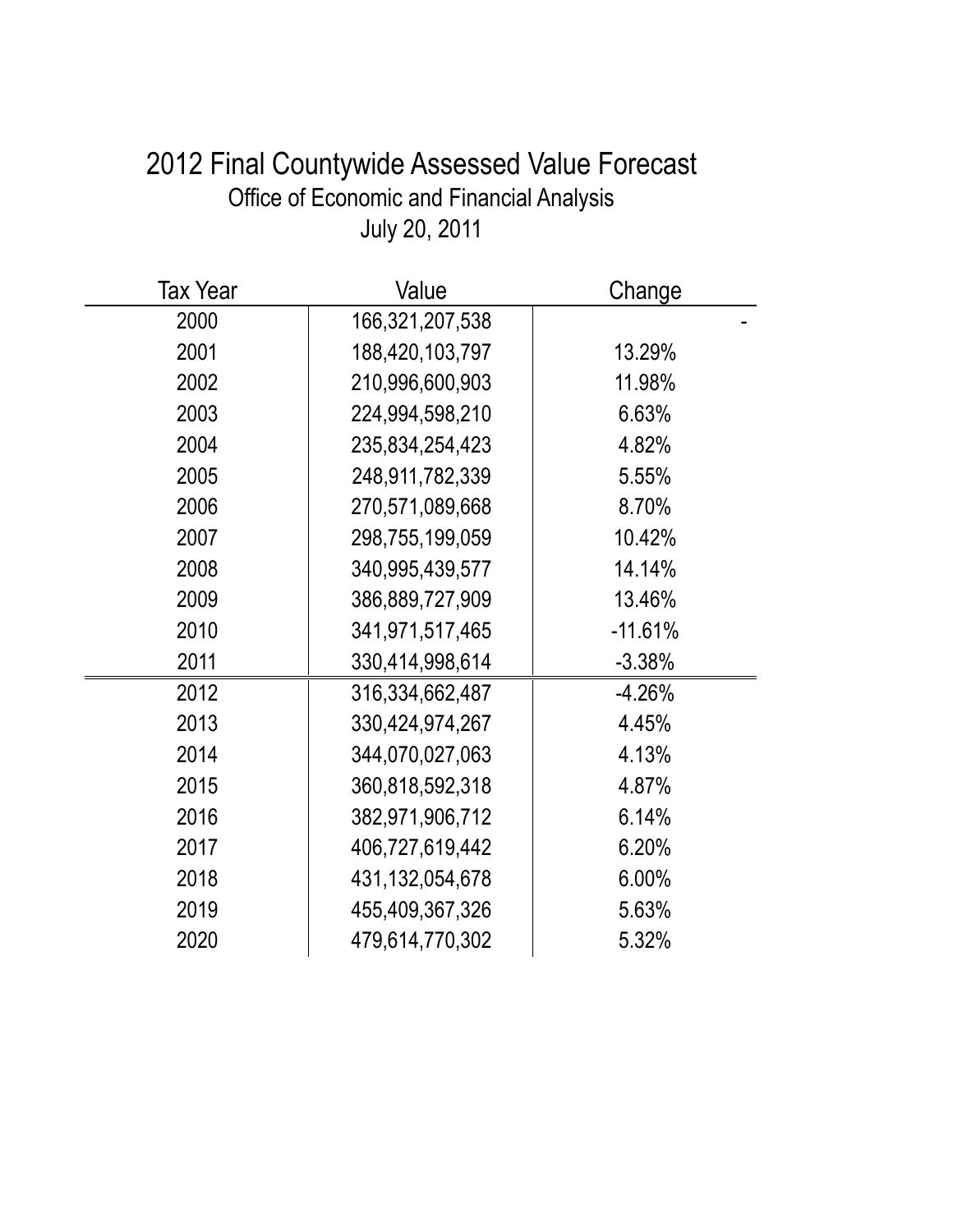| 2012 Final Countywide New Construction Forecast |
|-------------------------------------------------|
| Office of Economic and Financial Analysis       |
| July 20, 2011                                   |

| Tax Year | Value         | Change    |
|----------|---------------|-----------|
| 2000     | 3,476,506,080 |           |
| 2001     | 3,865,600,000 | 11.19%    |
| 2002     | 4,430,600,000 | 14.62%    |
| 2003     | 3,719,900,000 | $-16.04%$ |
| 2004     | 4,201,000,000 | 12.93%    |
| 2005     | 4,292,400,000 | 2.18%     |
| 2006     | 4,964,300,000 | 15.65%    |
| 2007     | 5,950,400,000 | 19.86%    |
| 2008     | 6,663,100,000 | 11.98%    |
| 2009     | 8,005,200,000 | 20.14%    |
| 2010     | 5,205,200,000 | $-34.98%$ |
| 2011     | 2,581,310,544 | $-50.41%$ |
| 2012     | 2,249,537,534 | $-12.85%$ |
| 2013     | 2,160,415,528 | $-3.96%$  |
| 2014     | 2,483,794,691 | 14.97%    |
| 2015     | 3,000,907,625 | 20.82%    |
| 2016     | 3,663,117,896 | 22.07%    |
| 2017     | 4,315,609,508 | 17.81%    |
| 2018     | 4,870,995,755 | 12.87%    |
| 2019     | 5,210,828,103 | 6.98%     |
| 2020     | 5,489,214,642 | 5.34%     |
|          |               |           |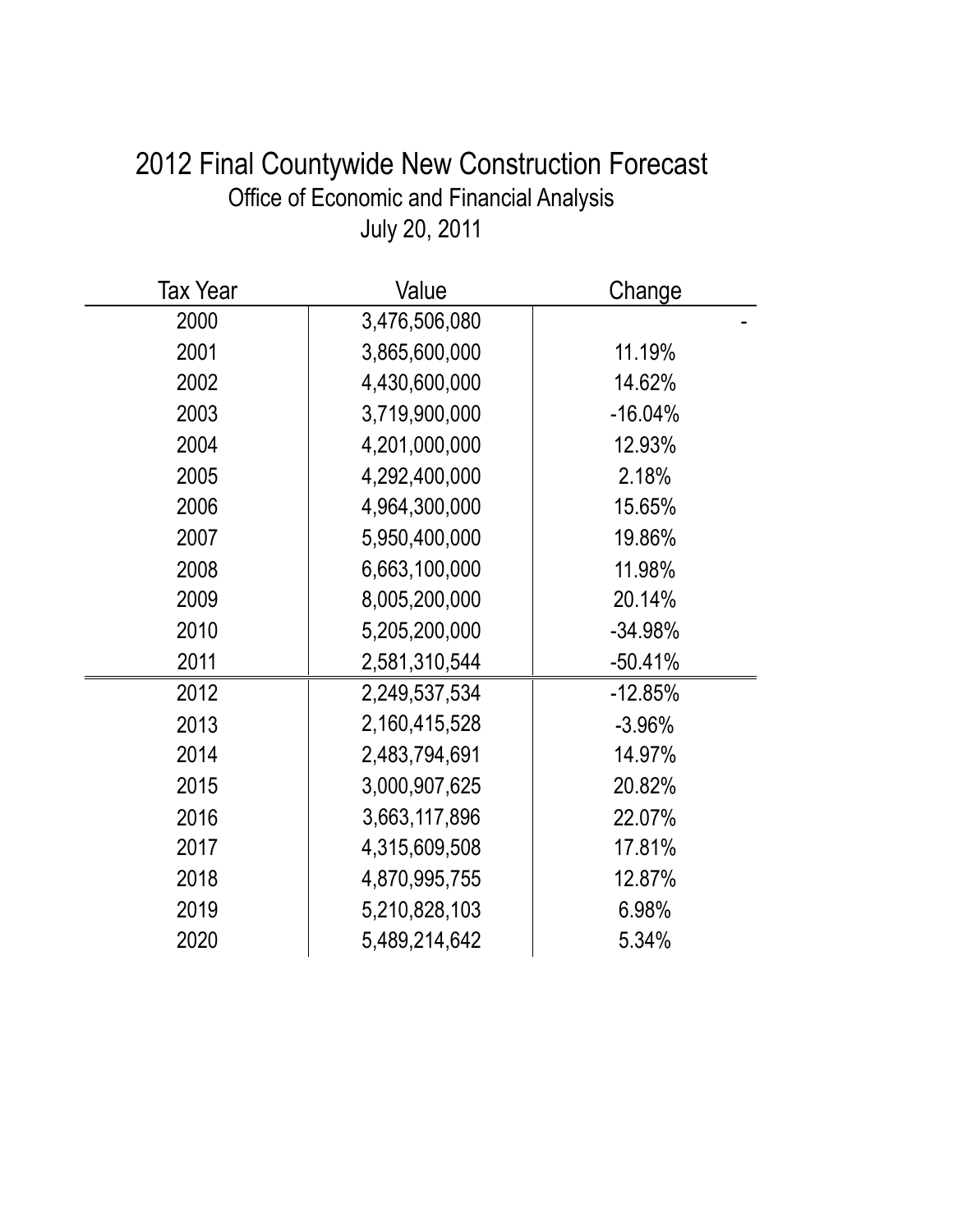### July 20, 2011 Office of Economic and Financial Analysis 2012 Final Unincorporated Assessed Value Forecast

| Tax Year | Value             | Change    | <b>Annexation Adjustments</b>                                                            |
|----------|-------------------|-----------|------------------------------------------------------------------------------------------|
| 2000     | 26,820,808,300    |           |                                                                                          |
| 2001     | 29,495,903,550    | 9.97%     |                                                                                          |
| 2002     | 31,855,880,320    | 8.00%     |                                                                                          |
| 2003     | 34, 121, 588, 670 | 7.11%     |                                                                                          |
| 2004     | 36,002,180,790    | 5.51%     |                                                                                          |
| 2005     | 38,388,375,100    | 6.63%     |                                                                                          |
| 2006     | 41,286,880,590    | 7.55%     |                                                                                          |
| 2007     | 45,145,645,420    | 9.35%     |                                                                                          |
| 2008     | 50,369,419,770    | 11.57%    | Auburn West Hill (1-1-07), Lea Hill (1-1-07),<br>Benson Hill (3-1-07)                    |
| 2009     | 52,536,624,390    | 4.30%     |                                                                                          |
| 2010     | 43,743,564,380    | $-16.74%$ |                                                                                          |
| 2011     | 39,449,376,050    | $-9.82%$  | North Highline X (4-1-10), Pantherlake (7-1-10)                                          |
| 2012     | 33, 174, 928, 032 | $-15.91%$ | Juanita-FinnHill-Kingsgate (6-1-11)                                                      |
| 2013     | 34,601,141,357    | 4.30%     |                                                                                          |
| 2014     | 33,040,643,352    | $-4.51%$  | North Highline Y (1-1-13), Renton West Hill (1-1-<br>13)                                 |
| 2015     | 34,741,743,925    | 5.15%     |                                                                                          |
| 2016     | 31,827,926,258    | $-8.39%$  | East Federal Way (1-1-15), Eastgate (1-1-15), East<br>Renton (1-1-15), Klahanie (1-1-15) |
| 2017     | 33,897,848,873    | 6.50%     |                                                                                          |
| 2018     | 36,014,889,832    | 6.25%     |                                                                                          |
| 2019     | 38,046,553,247    | 5.64%     |                                                                                          |
| 2020     | 39,991,851,848    | 5.11%     |                                                                                          |

#### Footnotes:

> Assessed value amounts include adjustments for potential annexation areas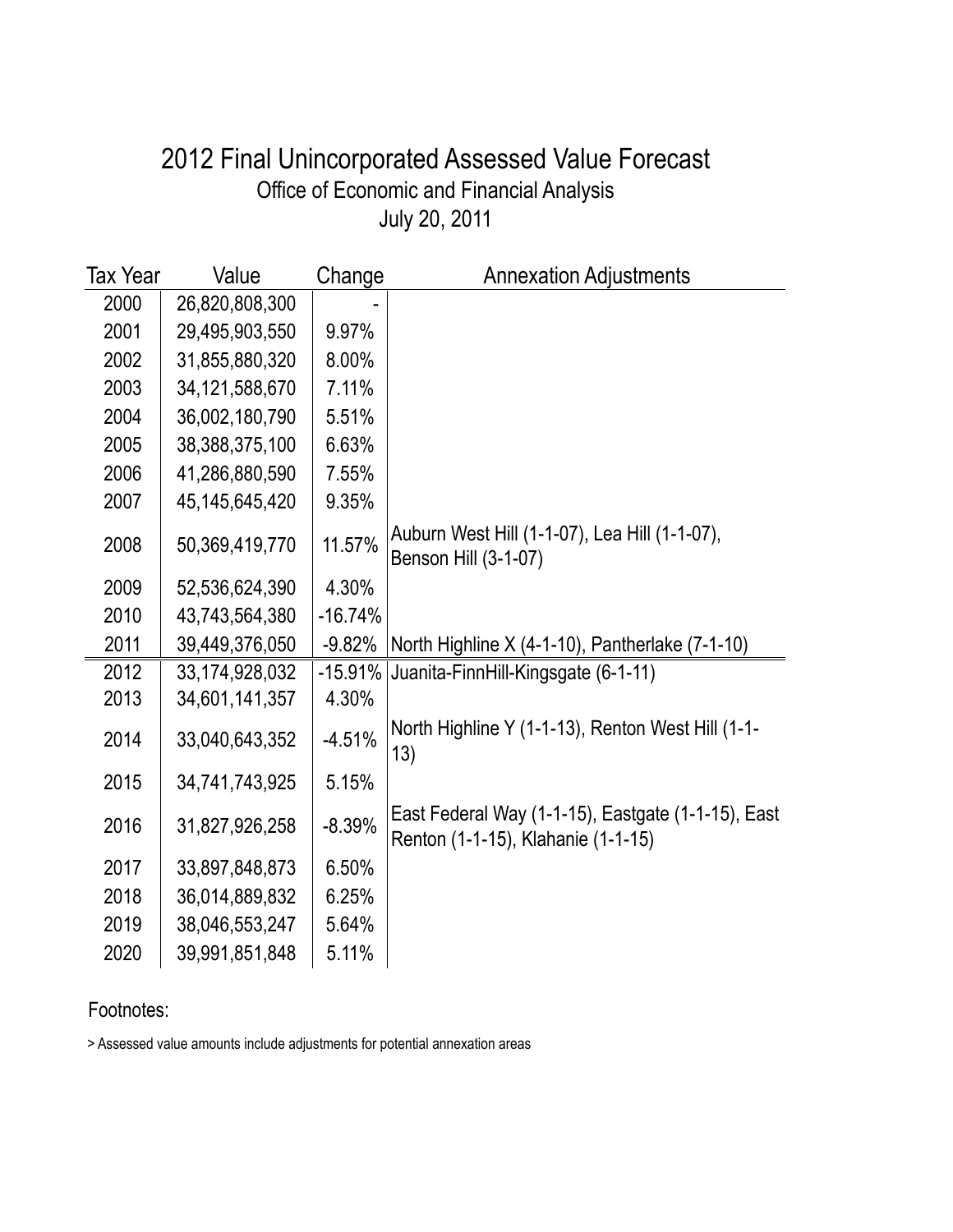### July 20, 2011 Office of Economic and Financial Analysis 2012 Final Unincorporated New Construction Forecast

| Tax Year | Value         | Change    | <b>Annexation Adjustments</b>                                                            |
|----------|---------------|-----------|------------------------------------------------------------------------------------------|
| 2000     | 511,940,482   |           |                                                                                          |
| 2001     | 543,833,777   | 6.23%     |                                                                                          |
| 2002     | 715,260,251   | 31.52%    |                                                                                          |
| 2003     | 678,629,389   | $-5.12%$  |                                                                                          |
| 2004     | 780,913,911   | 15.07%    |                                                                                          |
| 2005     | 1,012,943,672 | 29.71%    |                                                                                          |
| 2006     | 898,303,083   | $-11.32%$ |                                                                                          |
| 2007     | 1,051,911,167 | 17.10%    |                                                                                          |
| 2008     | 938,271,172   | $-10.80%$ | Auburn West Hill (1-1-07), Lea Hill (1-1-07),<br>Benson Hill (3-1-07)                    |
| 2009     | 821,583,000   | $-12.44%$ |                                                                                          |
| 2010     | 304,665,097   | $-62.92%$ |                                                                                          |
| 2011     | 267,511,475   |           | $-12.19\%$ North Highline X (4-1-10), Pantherlake (7-1-10)                               |
| 2012     | 207,165,608   | $-22.56%$ | Juanita-FinnHill-Kingsgate (6-1-11)                                                      |
| 2013     | 198,958,136   | $-3.96%$  |                                                                                          |
| 2014     | 210,222,539   | 5.66%     | North Highline Y (1-1-13), Renton West Hill (1-1-<br>13)                                 |
| 2015     | 253,989,761   | 20.82%    |                                                                                          |
| 2016     | 267, 157, 600 | 5.18%     | East Federal Way (1-1-15), Eastgate (1-1-15), East<br>Renton (1-1-15), Klahanie (1-1-15) |
| 2017     | 314,744,956   | 17.81%    |                                                                                          |
| 2018     | 355,250,247   | 12.87%    |                                                                                          |
| 2019     | 380,034,815   | 6.98%     |                                                                                          |
| 2020     | 400,338,032   | 5.34%     |                                                                                          |

#### Footnotes:

> New Construction value amounts include adjustments for potential annexation areas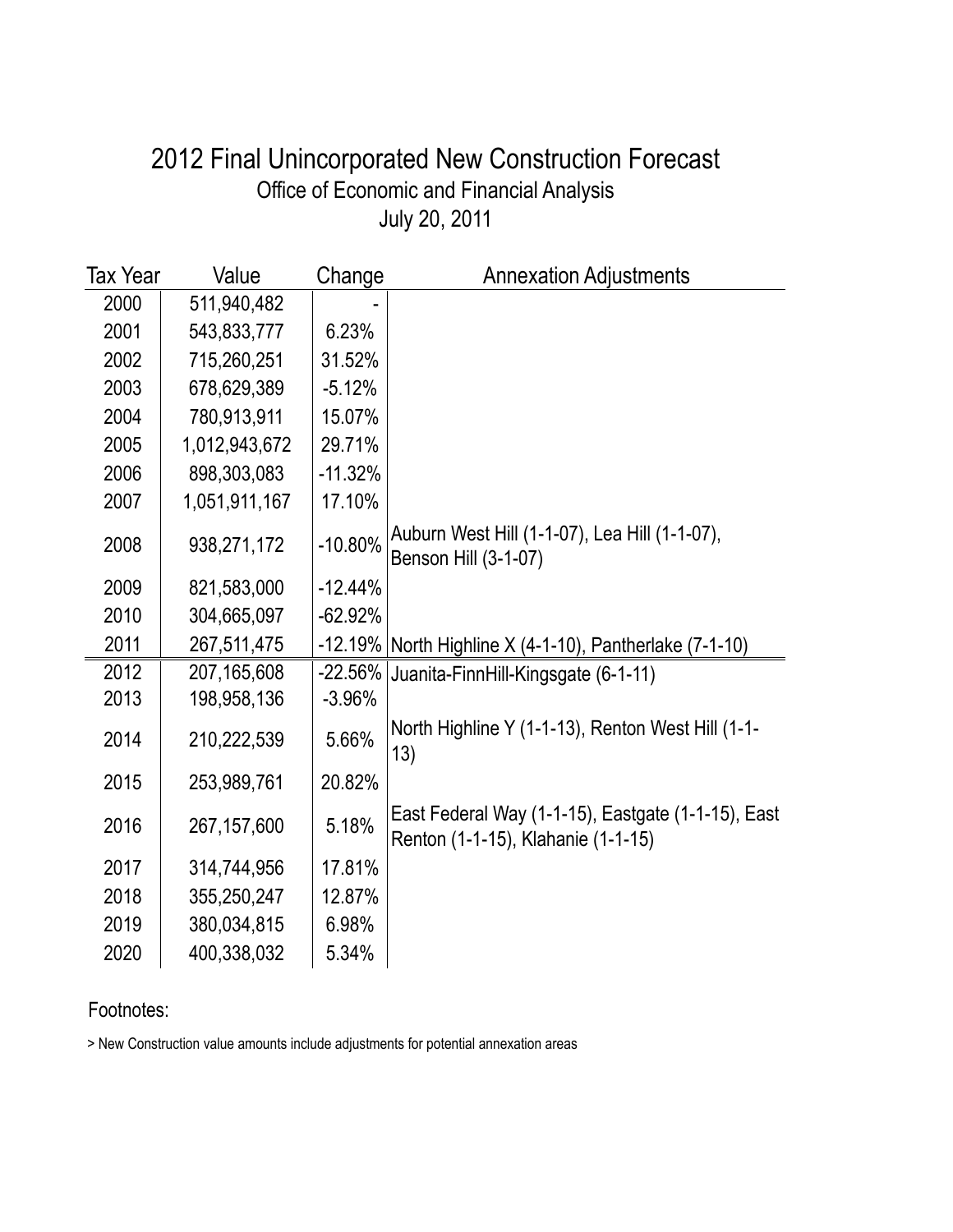# 2012 Final Sales and Use Taxbase Forecast Office of Economic and Financial Analysis July 20, 2011

| Year | Value             | Change    |
|------|-------------------|-----------|
| 2000 | 39,017,612,480    |           |
| 2001 | 37,414,873,470    | $-4.11%$  |
| 2002 | 36, 137, 962, 860 | $-3.41%$  |
| 2003 | 36,379,622,690    | 0.67%     |
| 2004 | 38,521,409,960    | 5.89%     |
| 2005 | 41,807,662,630    | 8.53%     |
| 2006 | 45,401,665,730    | 8.60%     |
| 2007 | 49,268,622,240    | 8.52%     |
| 2008 | 47,440,908,710    | $-3.71%$  |
| 2009 | 40,783,082,660    | $-14.03%$ |
| 2010 | 40,506,885,020    | $-0.68%$  |
| 2011 | 42,069,379,447    | 3.86%     |
| 2012 | 44,867,245,032    | 6.65%     |
| 2013 | 47,111,962,345    | 5.00%     |
| 2014 | 49,812,925,561    | 5.73%     |
| 2015 | 52,888,953,903    | 6.18%     |
| 2016 | 55,913,746,603    | 5.72%     |
| 2017 | 58,811,258,935    | 5.18%     |
| 2018 | 61,450,652,974    | 4.49%     |
| 2019 | 64, 124, 463, 268 | 4.35%     |
| 2020 | 66,816,472,346    | 4.20%     |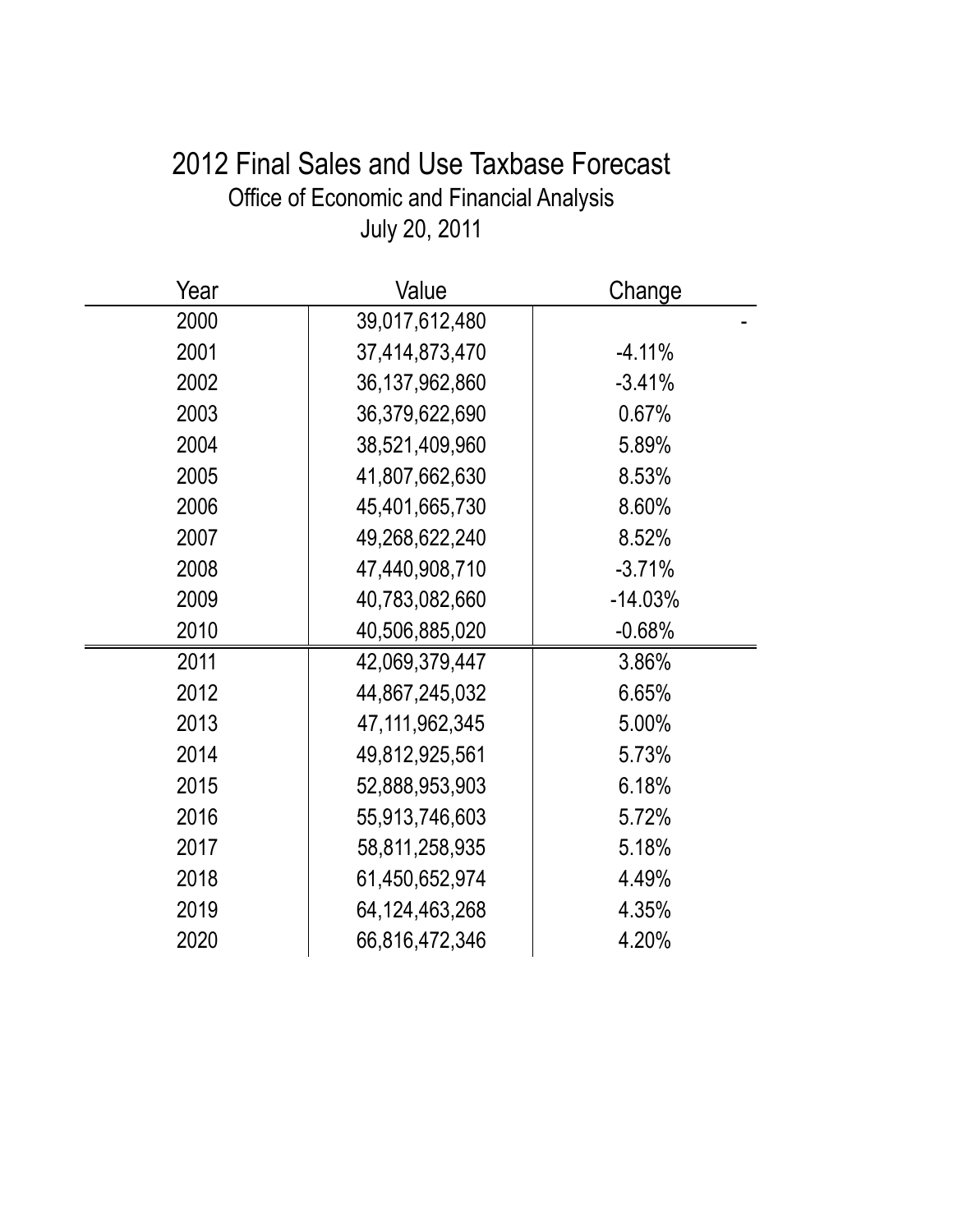### July 20, 2011 Office of Economic and Financial Analysis 2012 Final Local and Option Sales Tax Forecast

| Year | Value       | Change    | <b>Annexation Adjustments</b>                                                            |
|------|-------------|-----------|------------------------------------------------------------------------------------------|
| 2000 | 73,651,464  |           |                                                                                          |
| 2001 | 71,059,166  | $-3.52%$  |                                                                                          |
| 2002 | 68,873,095  | $-3.08%$  |                                                                                          |
| 2003 | 68,377,899  | $-0.72%$  |                                                                                          |
| 2004 | 72,588,009  | 6.16%     |                                                                                          |
| 2005 | 78,015,175  | 7.48%     |                                                                                          |
| 2006 | 83,477,704  | 7.00%     |                                                                                          |
| 2007 | 91,912,631  | 10.10%    | Auburn West Hill (1-1-07), Lea Hill (1-1-07), Benson<br>Hill (3-1-07)                    |
| 2008 | 87,672,896  | $-4.61%$  |                                                                                          |
| 2009 | 76,142,480  | $-13.15%$ |                                                                                          |
| 2010 | 76,040,263  | $-0.13%$  | North Highline X (4-1-10), Pantherlake (7-1-10)                                          |
| 2011 | 78,661,785  | 3.45%     | Juanita-FinnHill-Kingsgate (6-1-11)                                                      |
| 2012 | 81,099,416  | 3.10%     |                                                                                          |
| 2013 | 83,461,121  | 2.91%     | North Highline Y (1-1-13), Renton West Hill (1-1-13)                                     |
| 2014 | 88,246,008  | 5.73%     |                                                                                          |
| 2015 | 91,213,761  | 3.36%     | East Federal Way (1-1-15), Eastgate (1-1-15), East<br>Renton (1-1-15), Klahanie (1-1-15) |
| 2016 | 96,430,402  | 5.72%     |                                                                                          |
| 2017 | 101,427,533 | 5.18%     |                                                                                          |
| 2018 | 105,979,505 | 4.49%     |                                                                                          |
| 2019 | 110,590,833 | 4.35%     |                                                                                          |
| 2020 | 115,233,546 | 4.20%     |                                                                                          |

#### Footnotes:

> Revenue estimates are presented on accrual basis, adjust for delinquent payments and deduct a 1%DOR fee.

> Actuals include mitigation **and amnesty** payments made by the state and mitigation is assumed in out years.

> Local sales tax receipts are split with 95.4% going to the General Fund and 4.6% to Children and Family Services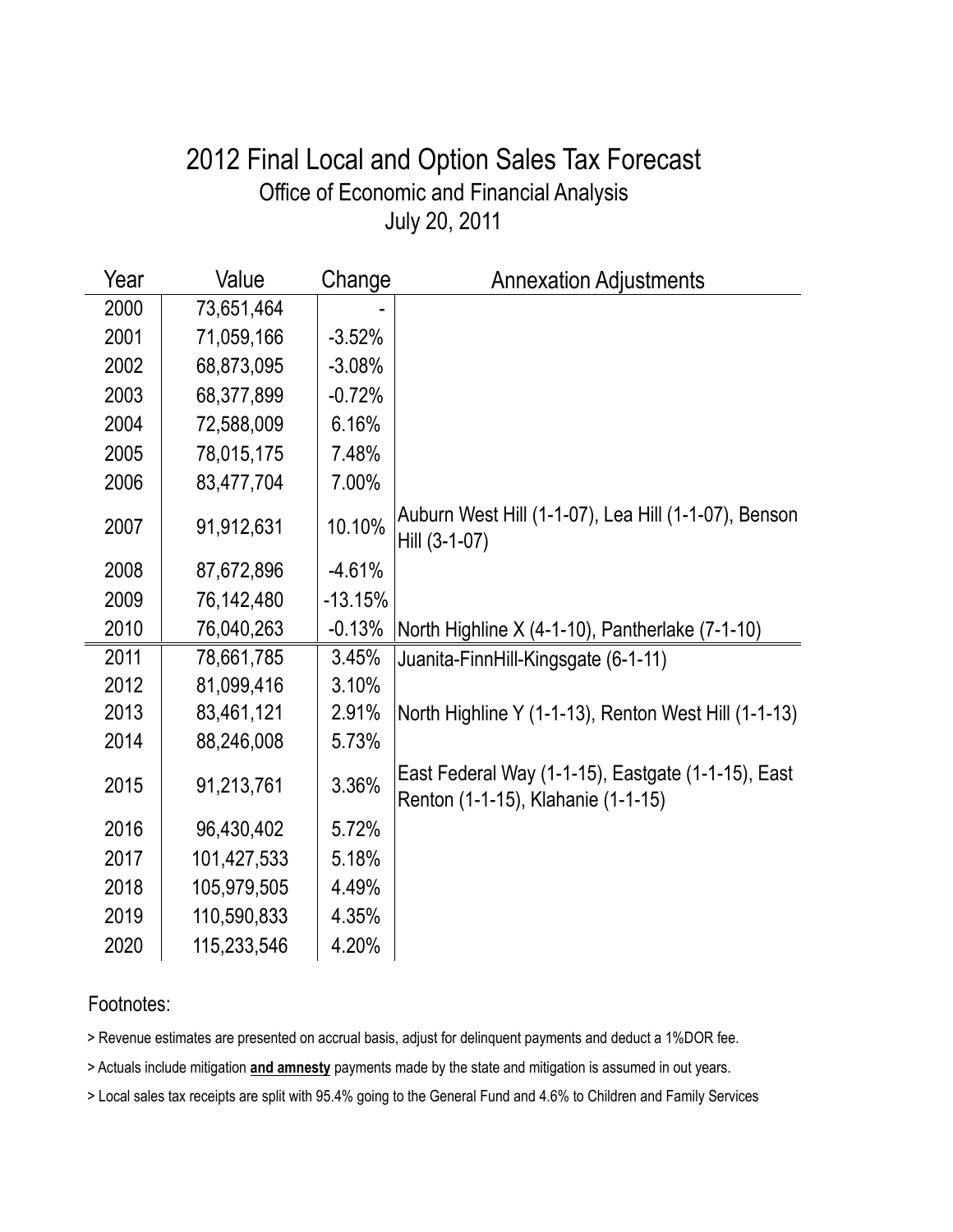## 2012 Final Metro Transit Sales Tax Forecast Office of Economic and Financial Analysis July 20, 2011

| Year | Value         | Change    |
|------|---------------|-----------|
| 2000 | 239,636,459   |           |
| 2001 | 287,784,746   | 20.09%    |
| 2002 | 297,330,185   | 3.32%     |
| 2003 | 296,747,992   | $-0.20%$  |
| 2004 | 314, 192, 142 | 5.88%     |
| 2005 | 341,149,234   | 8.58%     |
| 2006 | 367,263,689   | 7.65%     |
| 2007 | 442,042,300   | 20.36%    |
| 2008 | 432,934,213   | $-2.06%$  |
| 2009 | 376,904,266   | $-12.94%$ |
| 2010 | 375,199,114   | $-0.45%$  |
| 2011 | 398,544,881   | 6.22%     |
| 2012 | 414,385,442   | 3.97%     |
| 2013 | 435, 117, 229 | 5.00%     |
| 2014 | 460,062,818   | 5.73%     |
| 2015 | 488,472,437   | 6.18%     |
| 2016 | 516,408,854   | 5.72%     |
| 2017 | 543, 169, 733 | 5.18%     |
| 2018 | 567,546,681   | 4.49%     |
| 2019 | 592,241,490   | 4.35%     |
| 2020 | 617,104,380   | 4.20%     |

#### Footnotes:

> Revenue estimates are presented on accrual basis, adjust for delinquent payments and deduct a 1%DOR fere

> Actuals include mitigation **and amnesty** payments made by the state and mitigation is assumed in out years.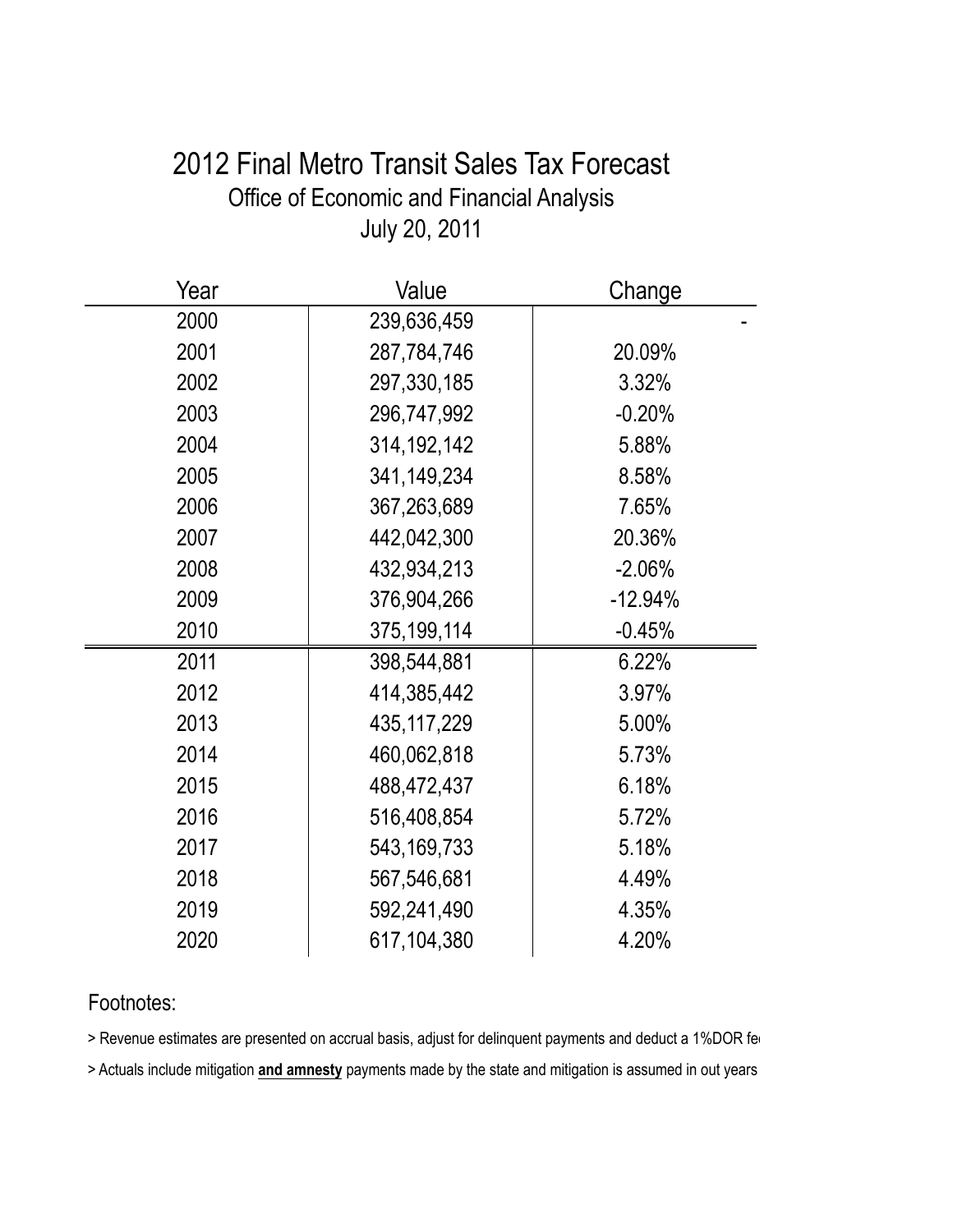## 2012 Final Mental Health Sales Tax Forecast Office of Economic and Financial Analysis July 20, 2011

| Year | Value          | Change   |
|------|----------------|----------|
| 2000 |                |          |
| 2001 |                |          |
| 2002 |                |          |
| 2003 |                |          |
| 2004 |                |          |
| 2005 |                |          |
| 2006 |                |          |
| 2007 |                |          |
| 2008 | 35,564,904     |          |
| 2009 | 41,773,812     | 17.46%   |
| 2010 | 40,717,980     | $-2.53%$ |
| 2011 | 44,305,786     | 8.81%    |
| 2012 | 46,067,379     | 3.98%    |
| 2013 | 48,372,140     | 5.00%    |
| 2014 | 51,145,350     | 5.73%    |
| 2015 | 54,303,657     | 6.18%    |
| 2016 | 57,409,359     | 5.72%    |
| 2017 | <b>Expires</b> |          |
| 2018 |                |          |
| 2019 |                |          |
| 2020 |                |          |

#### Footnotes:

> Revenue estimates are presented on accrual basis, adjust for delinquent payments and deduct a 1%DOR fere

> Actuals include mitigation **and amnesty** payments made by the state and mitigation is assumed in out years.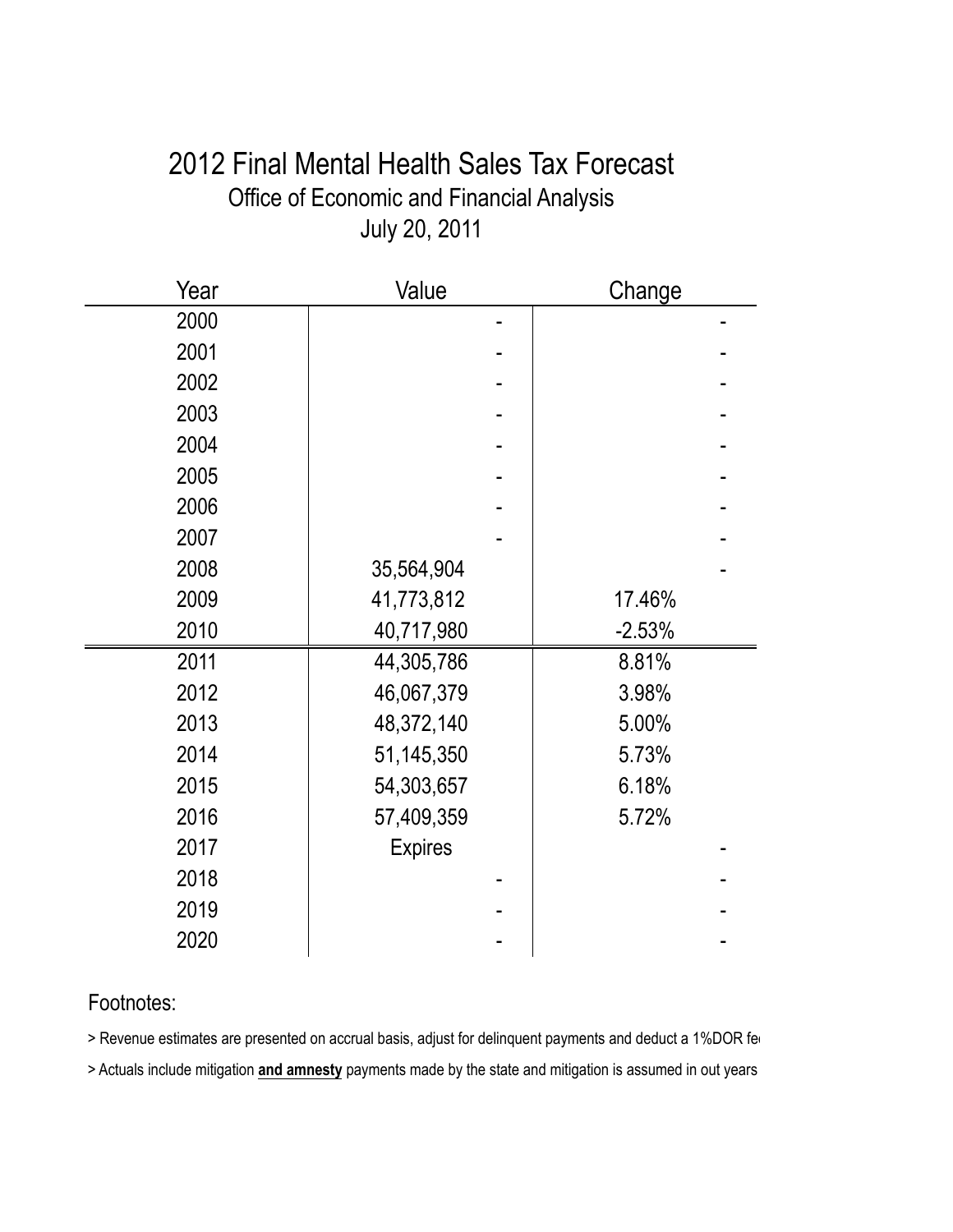### July 20, 2011 Office of Economic and Financial Analysis 2012 Final Criminal Justice Sales Tax Forecast

| Year | Value      | Change    | <b>Annexation Adjustments</b>                                                            |
|------|------------|-----------|------------------------------------------------------------------------------------------|
| 2000 | 11,822,590 |           |                                                                                          |
| 2001 | 10,958,675 | $-7.31%$  |                                                                                          |
| 2002 | 10,485,286 | $-4.32%$  |                                                                                          |
| 2003 | 10,390,862 | $-0.90%$  |                                                                                          |
| 2004 | 11,026,405 | 6.12%     |                                                                                          |
| 2005 | 12,054,054 | 9.32%     |                                                                                          |
| 2006 | 12,988,932 | 7.76%     |                                                                                          |
| 2007 | 14,229,175 | 9.55%     | Auburn West Hill (1-1-07), Lea Hill (1-1-07), Benson<br>Hill (3-1-07)                    |
| 2008 | 12,973,186 | $-8.83%$  |                                                                                          |
| 2009 | 11,086,865 | $-14.54%$ |                                                                                          |
| 2010 | 10,916,264 | $-1.54%$  | North Highline X (4-1-10), Pantherlake (7-1-10)                                          |
| 2011 | 10,871,495 | $-0.41%$  | Juanita-FinnHill-Kingsgate (6-1-11)                                                      |
| 2012 | 10,346,200 | $-4.83%$  |                                                                                          |
| 2013 | 10,135,061 | $-2.04%$  | North Highline Y (1-1-13), Renton West Hill (1-1-13)                                     |
| 2014 | 10,330,341 | 1.93%     |                                                                                          |
| 2015 | 10,968,256 | 6.18%     | East Federal Way (1-1-15), Eastgate (1-1-15), East<br>Renton (1-1-15), Klahanie (1-1-15) |
| 2016 | 11,012,749 | 0.41%     |                                                                                          |
| 2017 | 10,992,596 | $-0.18%$  |                                                                                          |
| 2018 | 11,485,934 | 4.49%     |                                                                                          |
| 2019 | 11,985,704 | 4.35%     |                                                                                          |
| 2020 | 12,488,876 | 4.20%     |                                                                                          |

#### Footnotes:

> Revenue estimates are presented on accrual basis, adjust for delinquent payments and deduct a 1%DOR fee.

> Actuals include mitigation **and amnesty** payments made by the state and mitigation is assumed in out years.

> Population adjustments are made according to data provided by OFM and projections from PSB.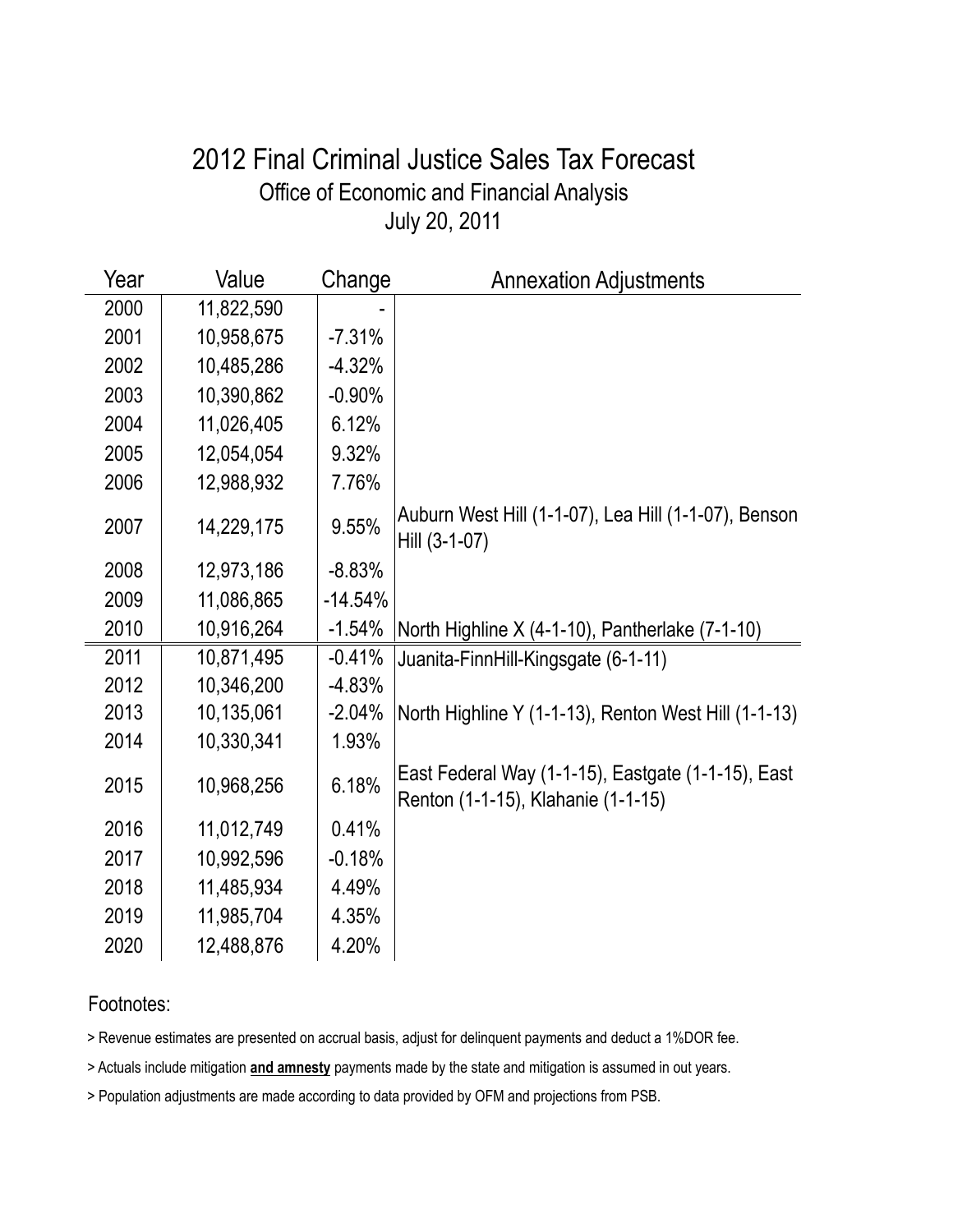# 2012 Final Hotel Sales Tax Forecast Office of Economic and Financial Analysis July 20, 2011

| Year | Value        | Change    |
|------|--------------|-----------|
| 2000 | 13,939,448   |           |
| 2001 | 13,611,349   | $-2.35%$  |
| 2002 | 12,783,520   | $-6.08%$  |
| 2003 | 13,073,624   | 2.27%     |
| 2004 | 14,280,262   | 9.23%     |
| 2005 | 15,702,164   | 9.96%     |
| 2006 | 18,233,040   | 16.12%    |
| 2007 | 20,493,338   | 12.40%    |
| 2008 | 20,701,685   | 1.02%     |
| 2009 | 16,892,478   | $-18.40%$ |
| 2010 | 18,044,615   | 6.82%     |
| 2011 | 19,580,595   | 8.51%     |
| 2012 | 20,325,858   | 3.81%     |
| 2013 | 21,134,395   | 3.98%     |
| 2014 | 21,895,415   | 3.60%     |
| 2015 | 22,578,438   | 3.12%     |
| 2016 | 23, 184, 131 | 2.68%     |
| 2017 | 23,879,532   | 3.00%     |
| 2018 | 24,575,773   | 2.92%     |
| 2019 | 25,272,910   | 2.84%     |
| 2020 | 26,004,350   | 2.89%     |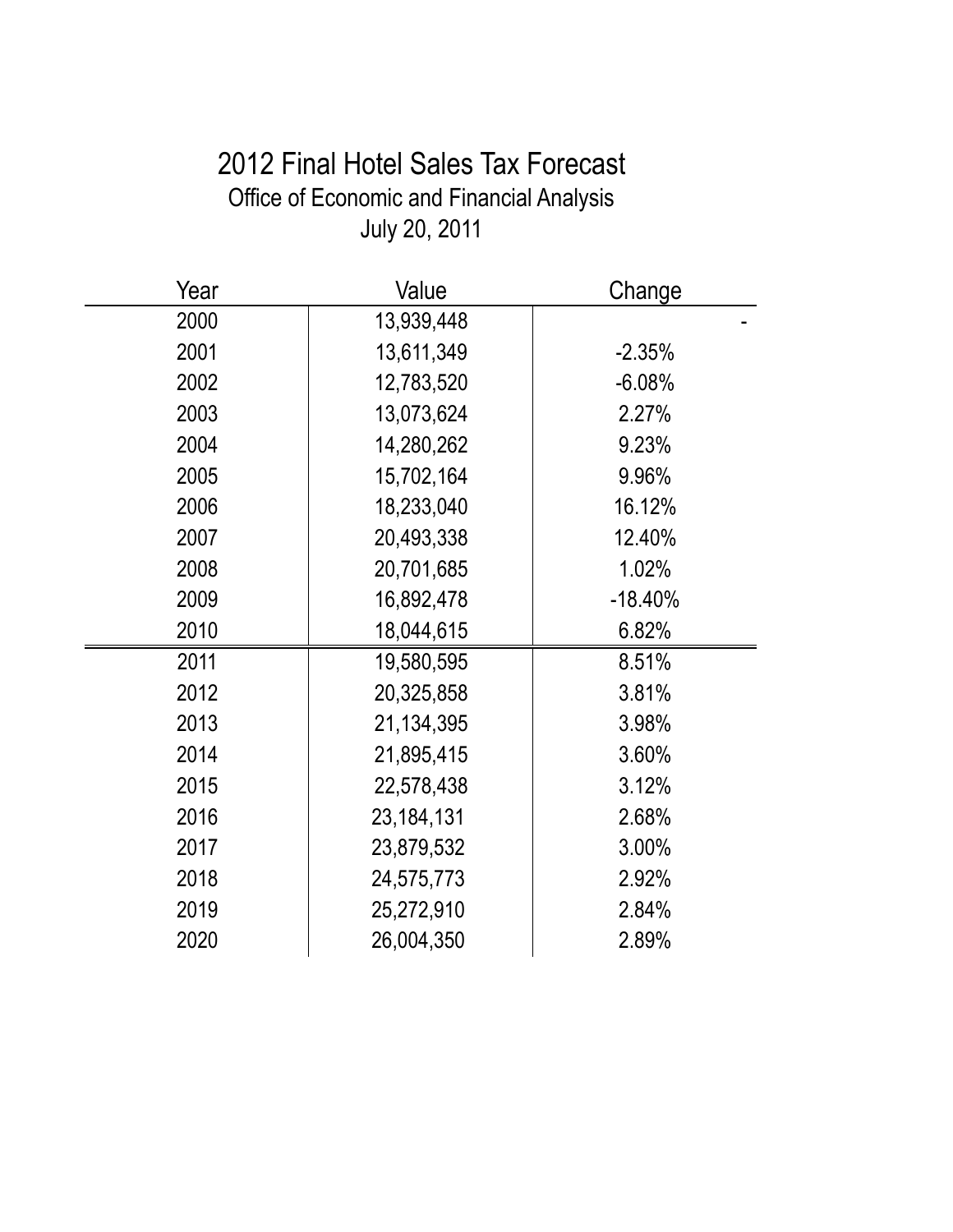# 2012 Final Rental Car Sales Tax Forecast Office of Economic and Financial Analysis July 20, 2011

| Year | Value     | Change   |
|------|-----------|----------|
| 2000 | 2,689,109 |          |
| 2001 | 2,502,191 | $-6.95%$ |
| 2002 | 2,406,111 | $-3.84%$ |
| 2003 | 2,433,438 | 1.14%    |
| 2004 | 2,355,887 | $-3.19%$ |
| 2005 | 2,529,917 | 7.39%    |
| 2006 | 2,735,846 | 8.14%    |
| 2007 | 2,835,416 | 3.64%    |
| 2008 | 2,835,443 | 0.00%    |
| 2009 | 2,651,750 | $-6.48%$ |
| 2010 | 2,737,771 | 3.24%    |
| 2011 | 2,779,681 | 1.53%    |
| 2012 | 2,845,670 | 2.37%    |
| 2013 | 2,887,044 | 1.45%    |
| 2014 | 2,926,914 | 1.38%    |
| 2015 | 2,960,687 | 1.15%    |
| 2016 | 2,988,933 | 0.95%    |
| 2017 | 3,020,169 | 1.05%    |
| 2018 | 3,050,520 | 1.00%    |
| 2019 | 3,080,189 | 0.97%    |
| 2020 | 3,110,634 | 0.99%    |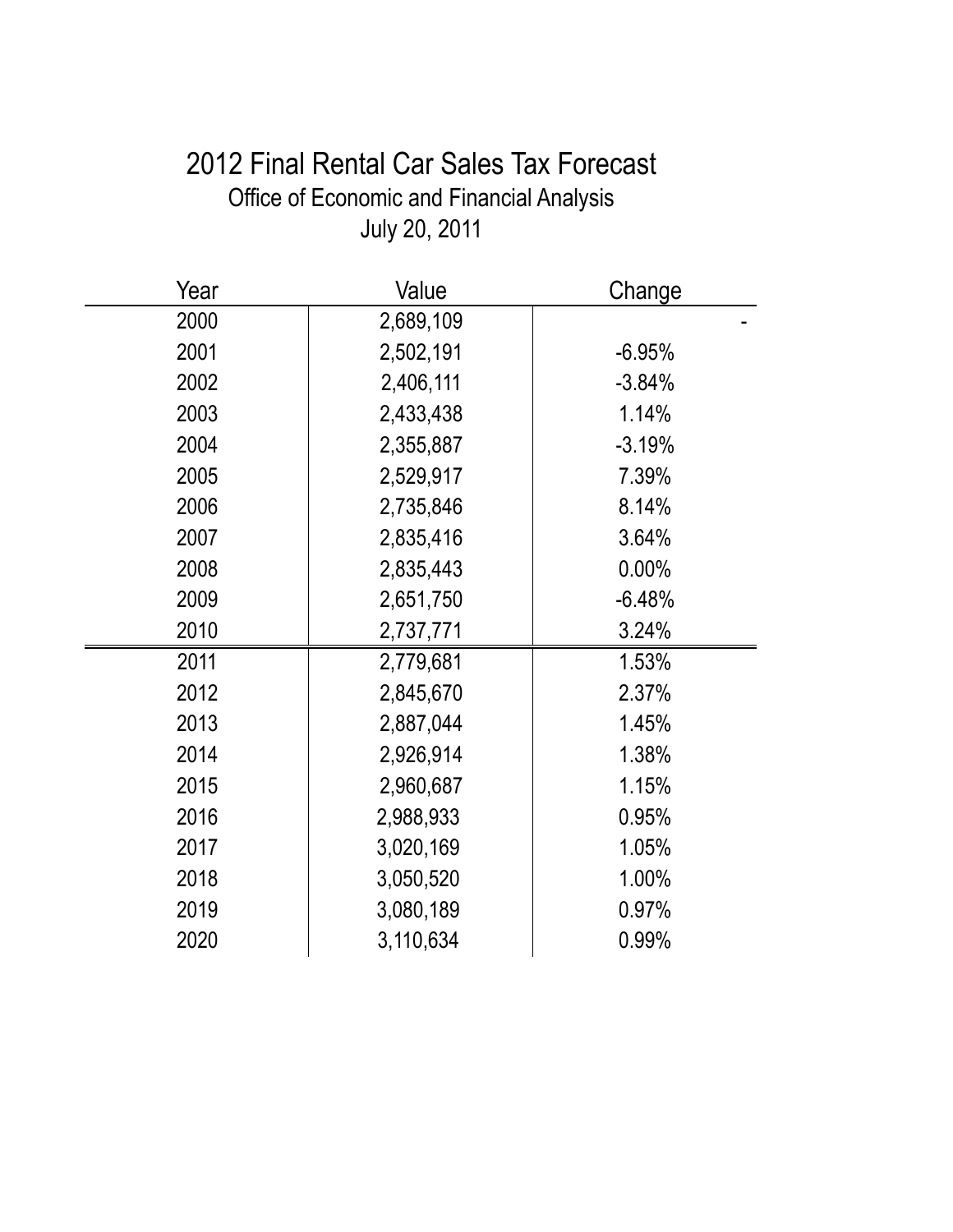## July 20, 2011 Office of Economic and Financial Analysis 2012 Final Real Estate Excise Tax (REET 1) Forecast

| Year | Value      | Change    | <b>Annexation Adjustments</b>                                                            |
|------|------------|-----------|------------------------------------------------------------------------------------------|
| 2000 |            |           |                                                                                          |
| 2001 | 5,872,198  |           |                                                                                          |
| 2002 | 6,793,174  | 15.68%    |                                                                                          |
| 2003 | 8,543,814  | 25.77%    |                                                                                          |
| 2004 | 9,903,161  | 15.91%    |                                                                                          |
| 2005 | 11,288,087 | 13.98%    |                                                                                          |
| 2006 | 11,710,069 | 3.74%     |                                                                                          |
| 2007 | 9,202,858  | $-21.41%$ | Auburn West Hill (1-1-07), Lea Hill (1-1-07), Benson<br>Hill (3-1-07)                    |
| 2008 | 4,912,082  | $-46.62%$ |                                                                                          |
| 2009 | 3,809,800  | $-22.44%$ |                                                                                          |
| 2010 | 3,647,888  | $-4.25%$  | North Highline X (4-1-10), Pantherlake (7-1-10)                                          |
| 2011 | 3,104,985  | $-14.88%$ | Juanita-FinnHill-Kingsgate (6-1-11)                                                      |
| 2012 | 3,170,898  | 2.12%     |                                                                                          |
| 2013 | 3,145,032  | $-0.82%$  | North Highline Y (1-1-13), Renton West Hill (1-1-13)                                     |
| 2014 | 3,370,620  | 7.17%     |                                                                                          |
| 2015 | 3,215,990  | $-4.59%$  | East Federal Way (1-1-15), Eastgate (1-1-15), East<br>Renton (1-1-15), Klahanie (1-1-15) |
| 2016 |            |           |                                                                                          |
| 2017 |            |           |                                                                                          |
| 2018 |            |           |                                                                                          |
| 2019 |            |           |                                                                                          |
| 2020 |            |           |                                                                                          |

#### Footnotes:

> Data presented is 0.25%of King County's 0.50% share of REET.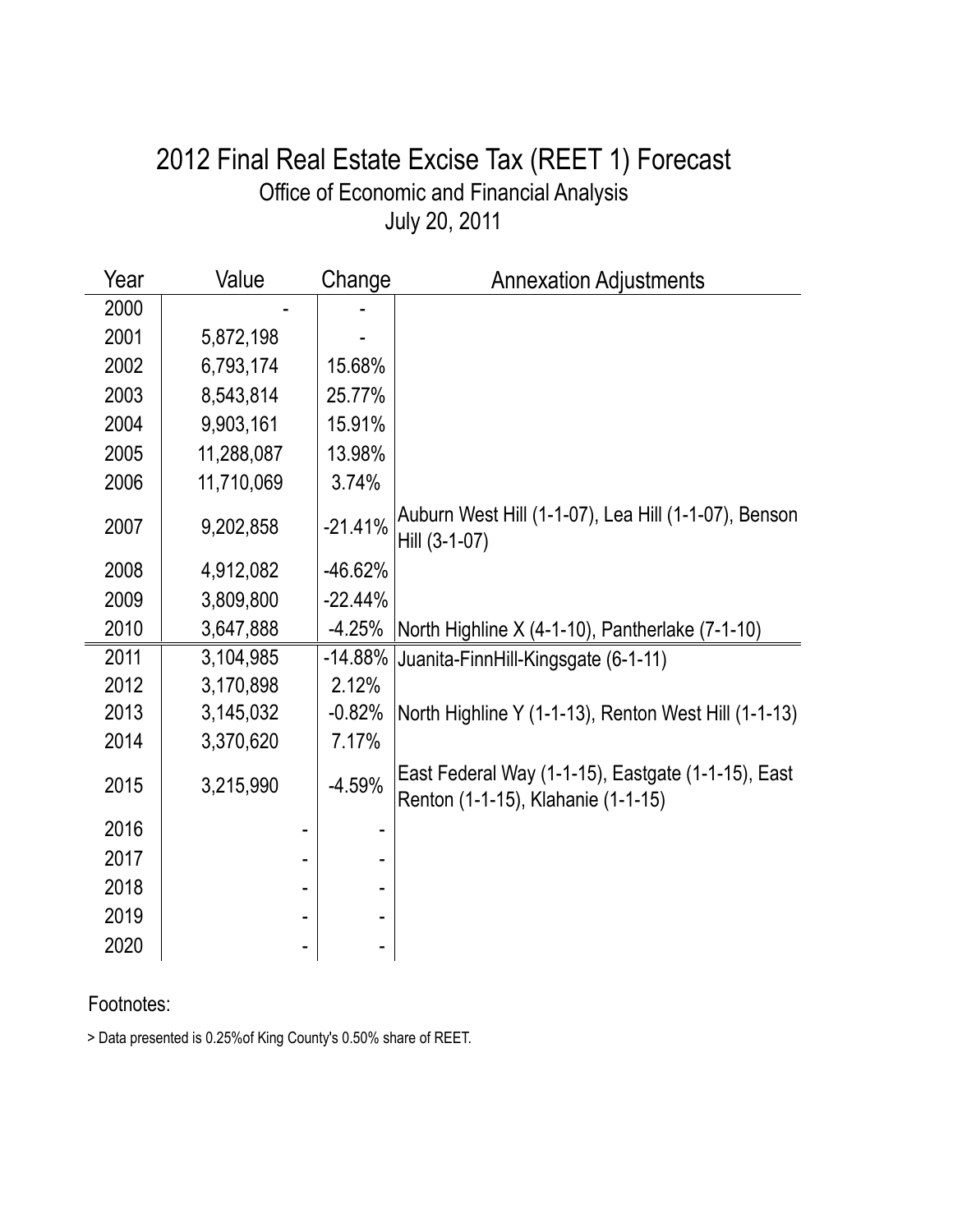| JUIY ZU, ZUTT |       |          |  |  |
|---------------|-------|----------|--|--|
| Year          | Value | Change   |  |  |
| 2000          | 6.38% |          |  |  |
| 2001          | 5.57% | $-0.81%$ |  |  |
| 2002          | 3.80% | $-1.76%$ |  |  |
| 2003          | 2.92% | $-0.88%$ |  |  |
| 2004          | 2.31% | $-0.61%$ |  |  |
| 2005          | 3.15% | 0.84%    |  |  |
| 2006          | 4.68% | 1.53%    |  |  |
| 2007          | 5.09% | 0.40%    |  |  |
| 2008          | 3.30% | $-1.79%$ |  |  |
| 2009          | 1.76% | $-1.54%$ |  |  |
| 2010          | 0.96% | $-0.79%$ |  |  |
| 2011          | 0.60% | $-0.36%$ |  |  |
| 2012          | 1.00% | 0.40%    |  |  |
| 2013          | 2.48% | 1.48%    |  |  |
| 2014          | 3.62% | 1.15%    |  |  |
| 2015          | 4.85% | 1.23%    |  |  |
| 2016          | 5.01% | 0.15%    |  |  |
| 2017          | 5.03% | 0.03%    |  |  |
| 2018          | 5.01% | $-0.02%$ |  |  |
| 2019          | 5.01% | 0.00%    |  |  |
| 2020          | 5.02% | 0.00%    |  |  |

2012 Final Investment Pool Nominal Rate of Return Forecast Office of Economic and Financial Analysis July 20, 2011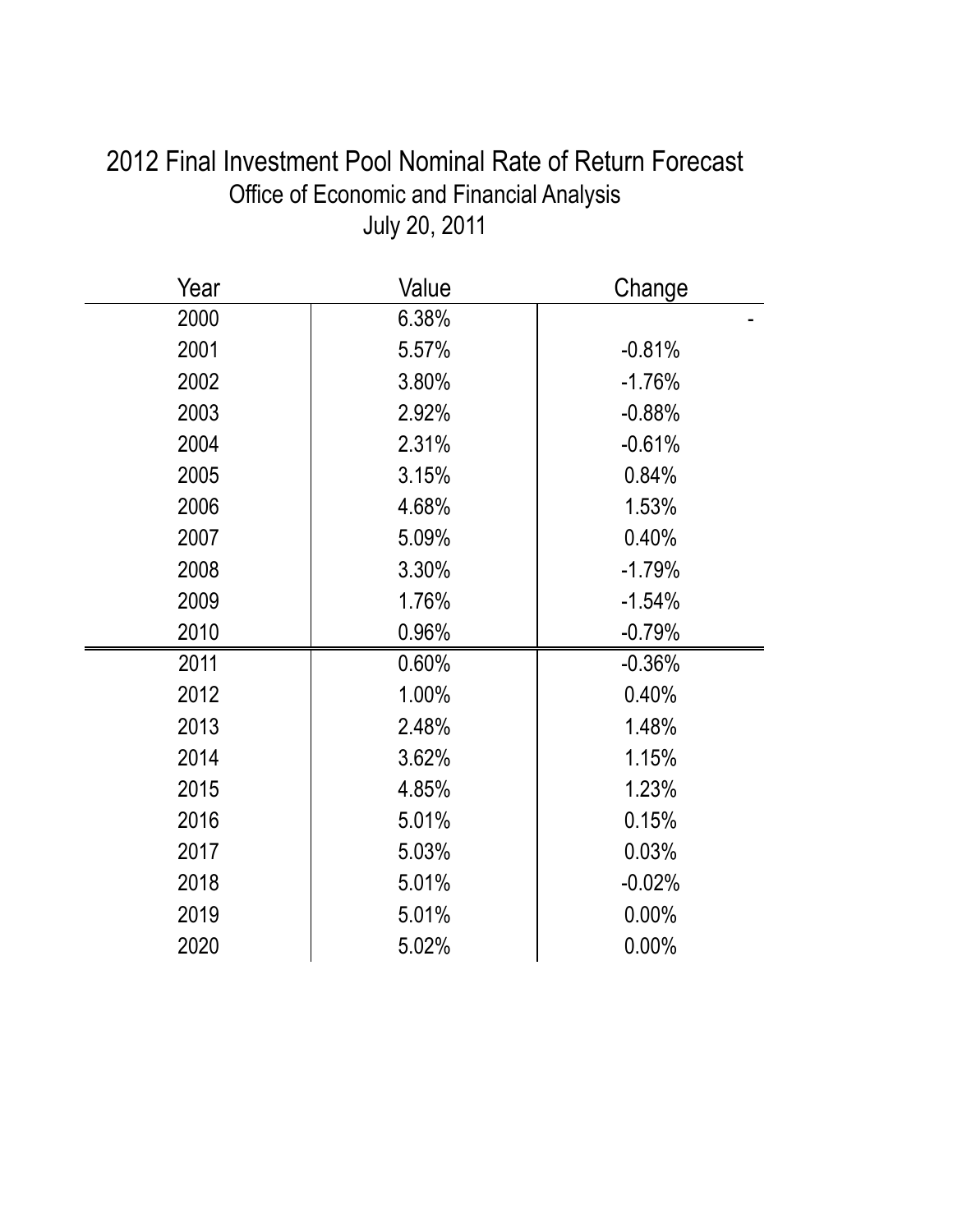| Year | Value    | Change   |
|------|----------|----------|
| 2000 | 2.58%    |          |
| 2001 | 1.87%    | $-0.71%$ |
| 2002 | 1.83%    | $-0.04%$ |
| 2003 | 1.31%    | $-0.51%$ |
| 2004 | 1.05%    | $-0.26%$ |
| 2005 | 0.32%    | $-0.73%$ |
| 2006 | 0.95%    | 0.63%    |
| 2007 | 1.16%    | 0.21%    |
| 2008 | $-0.87%$ | $-2.03%$ |
| 2009 | 1.17%    | 2.04%    |
| 2010 | 0.66%    | $-0.50%$ |
| 2011 | $-1.71%$ | $-2.38%$ |
| 2012 | $-1.21%$ | 0.50%    |
| 2013 | 0.40%    | 1.61%    |
| 2014 | 1.33%    | 0.92%    |
| 2015 | 2.39%    | 1.07%    |
| 2016 | 2.44%    | 0.05%    |
| 2017 | 2.44%    | 0.00%    |
| 2018 | 2.43%    | $-0.02%$ |
| 2019 | 2.46%    | 0.03%    |
| 2020 | 2.49%    | 0.03%    |

2012 Final Investment Pool Real Rate of Return Forecast Office of Economic and Financial Analysis July 20, 2011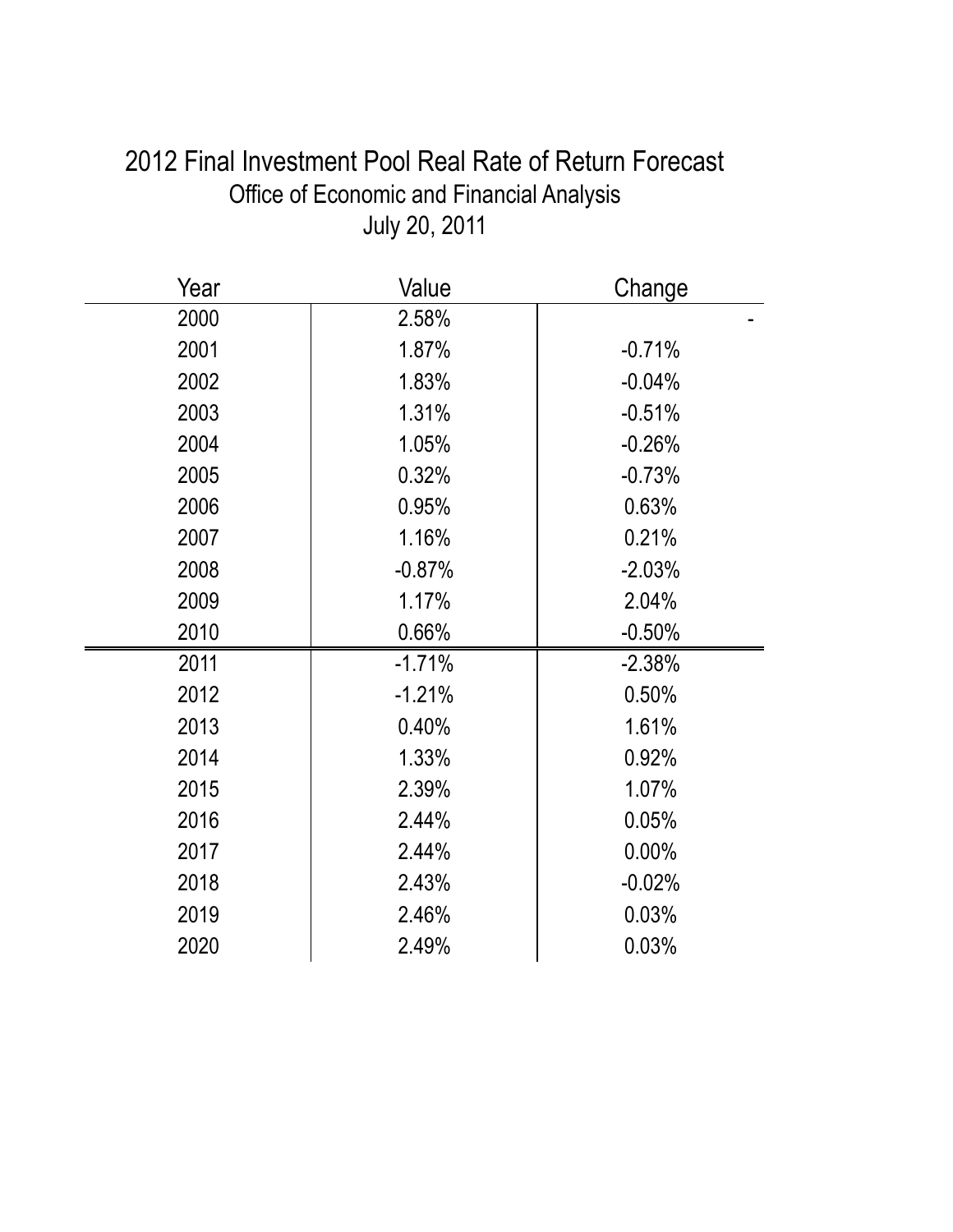## Sept-Sept COLA formula vs July-June Average COLA Office of Economic and Financial Analysis July 20, 2011

| Year | Old COLA | <b>New COLA</b> | Diff      |
|------|----------|-----------------|-----------|
| 2011 | 2.00%    | 0.00%           | $-2.00\%$ |
| 2012 | 2.96%    | 1.63%           | $-1.33%$  |
| 2013 | 2.00%    | 2.37%           | 0.37%     |
| 2014 | 2.00%    | 1.97%           | $-0.03%$  |
| 2015 |          |                 |           |
| 2016 |          |                 |           |
| 2017 |          |                 |           |
| 2018 |          |                 |           |
| 2019 |          |                 |           |
| 2020 |          |                 |           |

#### Footnotes:

The "New" COLA:

2011 0%

2012 90% of the average annual change in the Seattle CPI-W from July 2010 to June 2011; 0% floor, no ceiling 2013 95% of the average annual change in the Seattle CPI-W from July 2011 to June 2012; 0% floor, no ceiling 2014 95% of the average annual change in the Seattle CPI-W from July 2012 to June 2013; 0% floor, no ceiling

The "Old" COLA:

2011 90% of the annual change in the September 2009 to September 2010 National CPI-W; 2% floor, 6% ceiling 2012 90% of the annual change in the September 2010 to September 2011 National CPI-W; 2% floor, 6% ceiling 2013 90% of the annual change in the September 2011 to September 2012 National CPI-W; 2% floor, 6% ceiling 2014 90% of the annual change in the September 2012 to September 2013 National CPI-W; 2% floor, 6% ceiling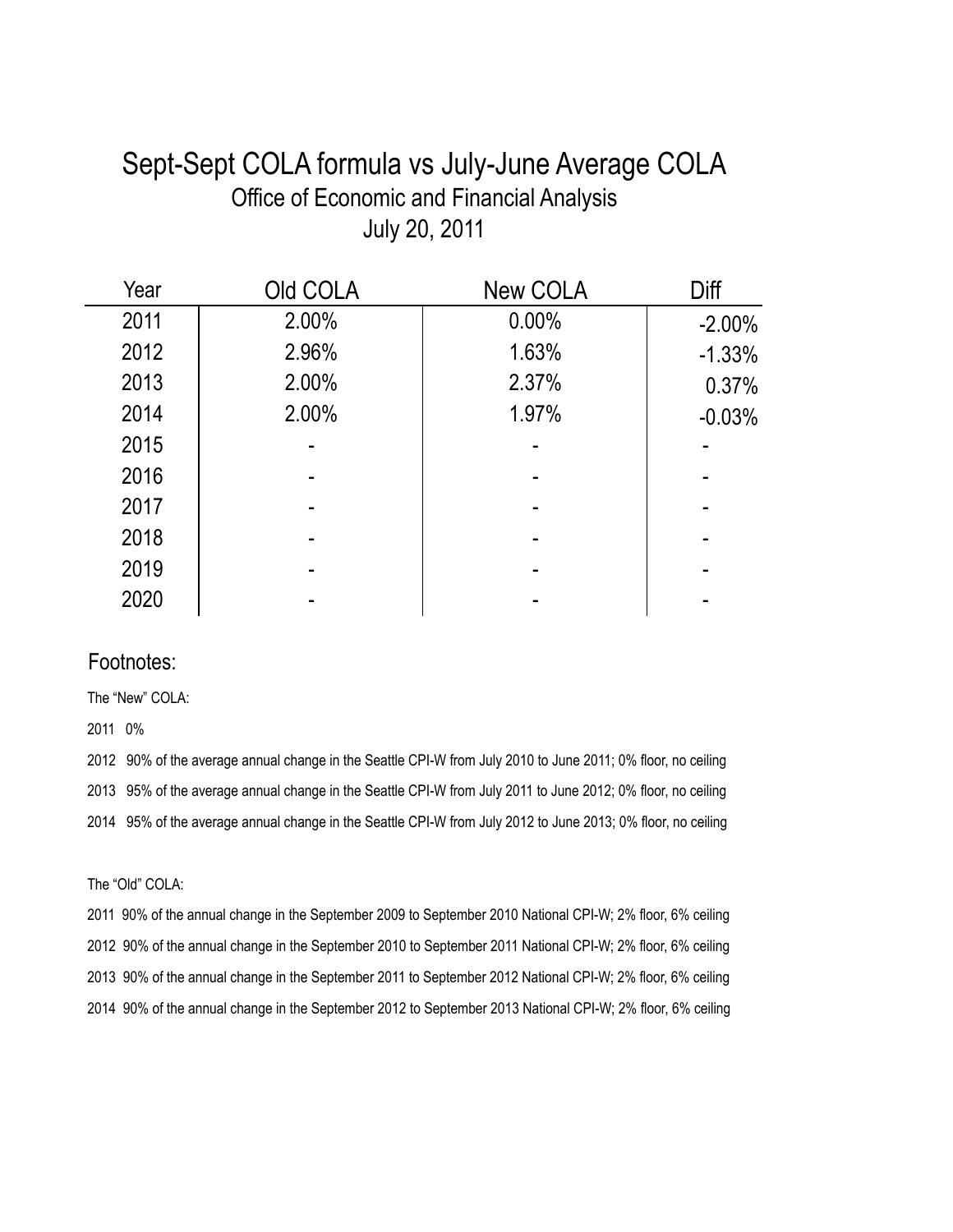| 2012 Final Sept-to-Sept National CPI-W Forecast  |  |
|--------------------------------------------------|--|
| <b>Office of Economic and Financial Analysis</b> |  |
| July 20, 2011                                    |  |
|                                                  |  |

| Year | Value    | Change   |
|------|----------|----------|
| 2000 | 3.46%    |          |
| 2001 | 2.58%    | $-0.88%$ |
| 2002 | 1.26%    | $-1.32%$ |
| 2003 | 2.26%    | 1.00%    |
| 2004 | 2.43%    | 0.17%    |
| 2005 | 5.18%    | 2.75%    |
| 2006 | 1.74%    | $-3.43%$ |
| 2007 | 2.77%    | 1.02%    |
| 2008 | 5.42%    | 2.65%    |
| 2009 | $-1.68%$ | $-7.10%$ |
| 2010 | 1.41%    | 3.09%    |
| 2011 | 3.25%    | 1.84%    |
| 2012 | 1.93%    | $-1.32%$ |
| 2013 | 2.07%    | 0.13%    |
| 2014 | 2.31%    | 0.25%    |
| 2015 | 2.48%    | 0.17%    |
| 2016 | 2.51%    | 0.03%    |
| 2017 | 2.46%    | $-0.05%$ |
| 2018 | 2.42%    | $-0.05%$ |
| 2019 | 2.36%    | $-0.06%$ |
| 2020 | 2.35%    | $-0.01%$ |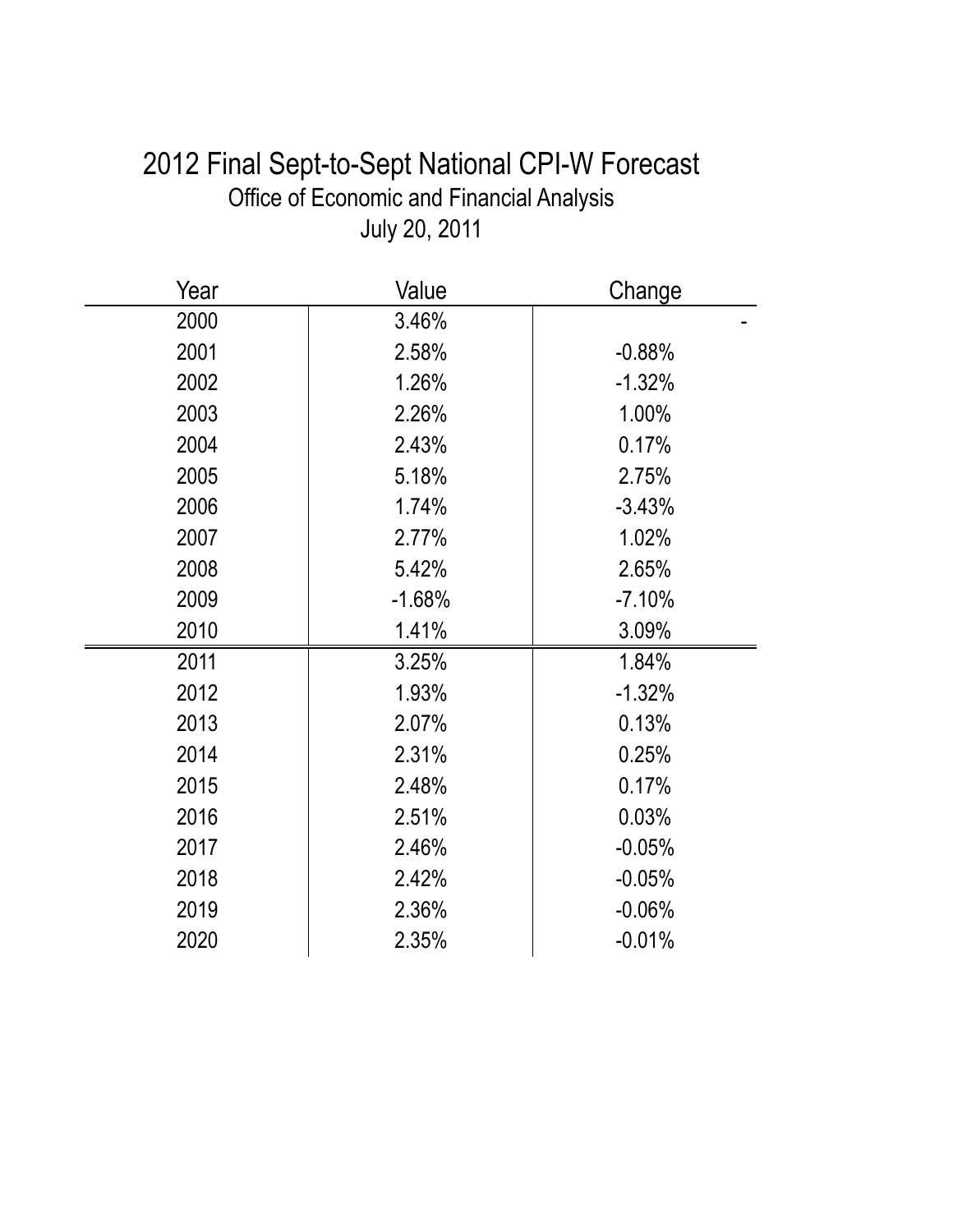| 2012 Final July-June Average Seattle CPI-W Forecast |
|-----------------------------------------------------|
| Office of Economic and Financial Analysis           |
| July 20, 2011                                       |
|                                                     |

| Year | Value | Change   |
|------|-------|----------|
| 2000 | 3.33% |          |
| 2001 | 4.02% | 0.69%    |
| 2002 | 2.44% | $-1.58%$ |
| 2003 | 1.63% | $-0.81%$ |
| 2004 | 1.33% | $-0.30%$ |
| 2005 | 2.33% | 1.00%    |
| 2006 | 3.41% | 1.08%    |
| 2007 | 3.83% | 0.41%    |
| 2008 | 4.50% | 0.67%    |
| 2009 | 1.98% | $-2.52%$ |
| 2010 | 0.62% | $-1.36%$ |
| 2011 | 1.81% | 1.19%    |
| 2012 | 2.49% | 0.68%    |
| 2013 | 2.07% | $-0.42%$ |
| 2014 | 2.20% | 0.13%    |
| 2015 | 2.32% | 0.12%    |
| 2016 | 2.41% | 0.09%    |
| 2017 | 2.44% | 0.04%    |
| 2018 | 2.43% | $-0.01%$ |
| 2019 | 2.41% | $-0.03%$ |
| 2020 | 2.37% | $-0.04%$ |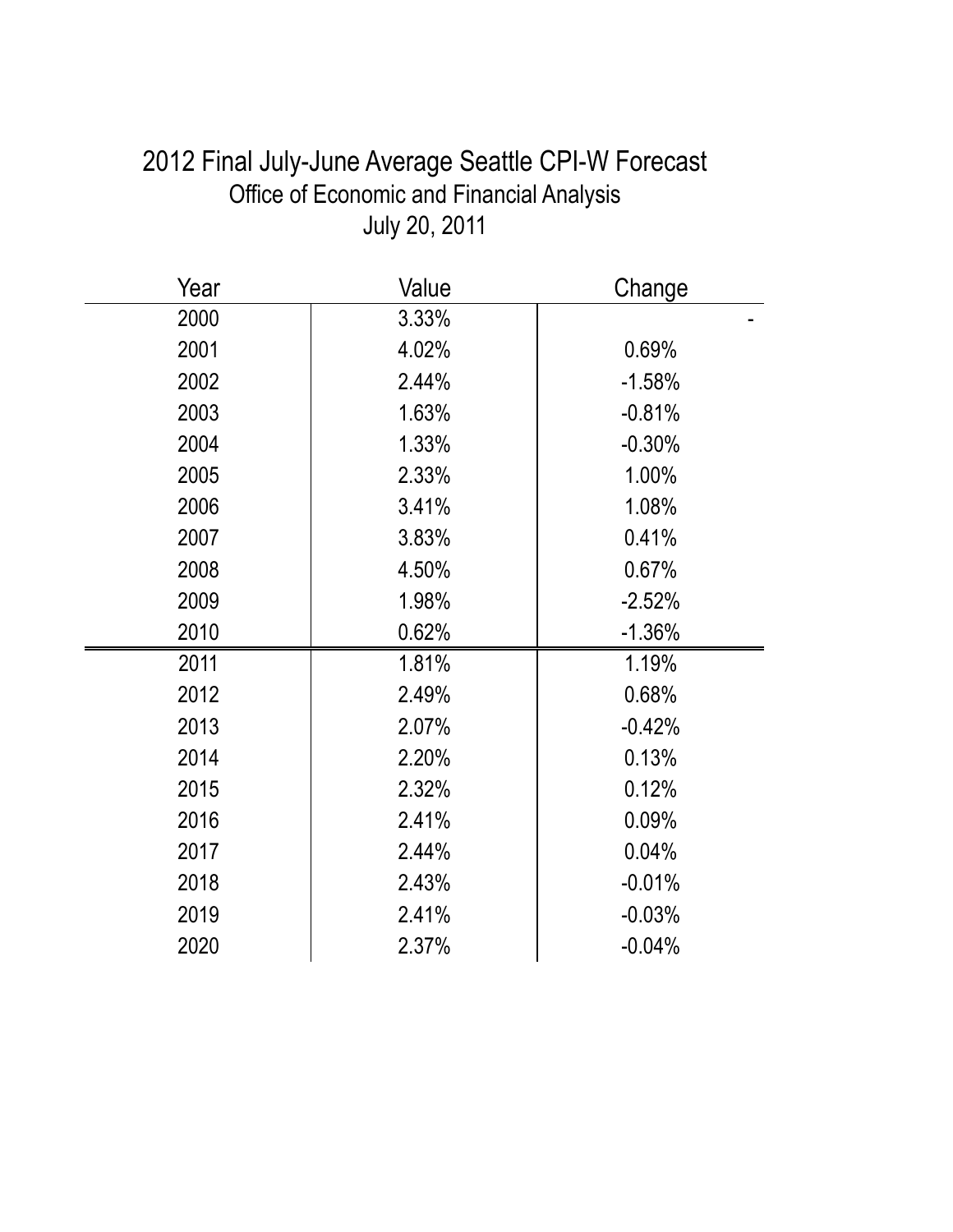# 2012 Final National CPI-U Forecast Office of Economic and Financial Analysis July 20, 2011

| Year | Value    | Change   |
|------|----------|----------|
| 2000 | 3.37%    |          |
| 2001 | 2.82%    | $-0.55%$ |
| 2002 | 1.60%    | $-1.22%$ |
| 2003 | 2.30%    | 0.70%    |
| 2004 | 2.67%    | 0.37%    |
| 2005 | 3.37%    | 0.70%    |
| 2006 | 3.22%    | $-0.15%$ |
| 2007 | 2.87%    | $-0.35%$ |
| 2008 | 3.82%    | 0.95%    |
| 2009 | $-0.32%$ | $-4.14%$ |
| 2010 | 1.65%    | 1.97%    |
| 2011 | 3.16%    | 1.51%    |
| 2012 | 1.99%    | $-1.17%$ |
| 2013 | 2.05%    | 0.06%    |
| 2014 | 2.34%    | 0.28%    |
| 2015 | 2.49%    | 0.15%    |
| 2016 | 2.52%    | 0.04%    |
| 2017 | 2.47%    | $-0.05%$ |
| 2018 | 2.43%    | $-0.04%$ |
| 2019 | 2.37%    | $-0.06%$ |
| 2020 | 2.36%    | $-0.01%$ |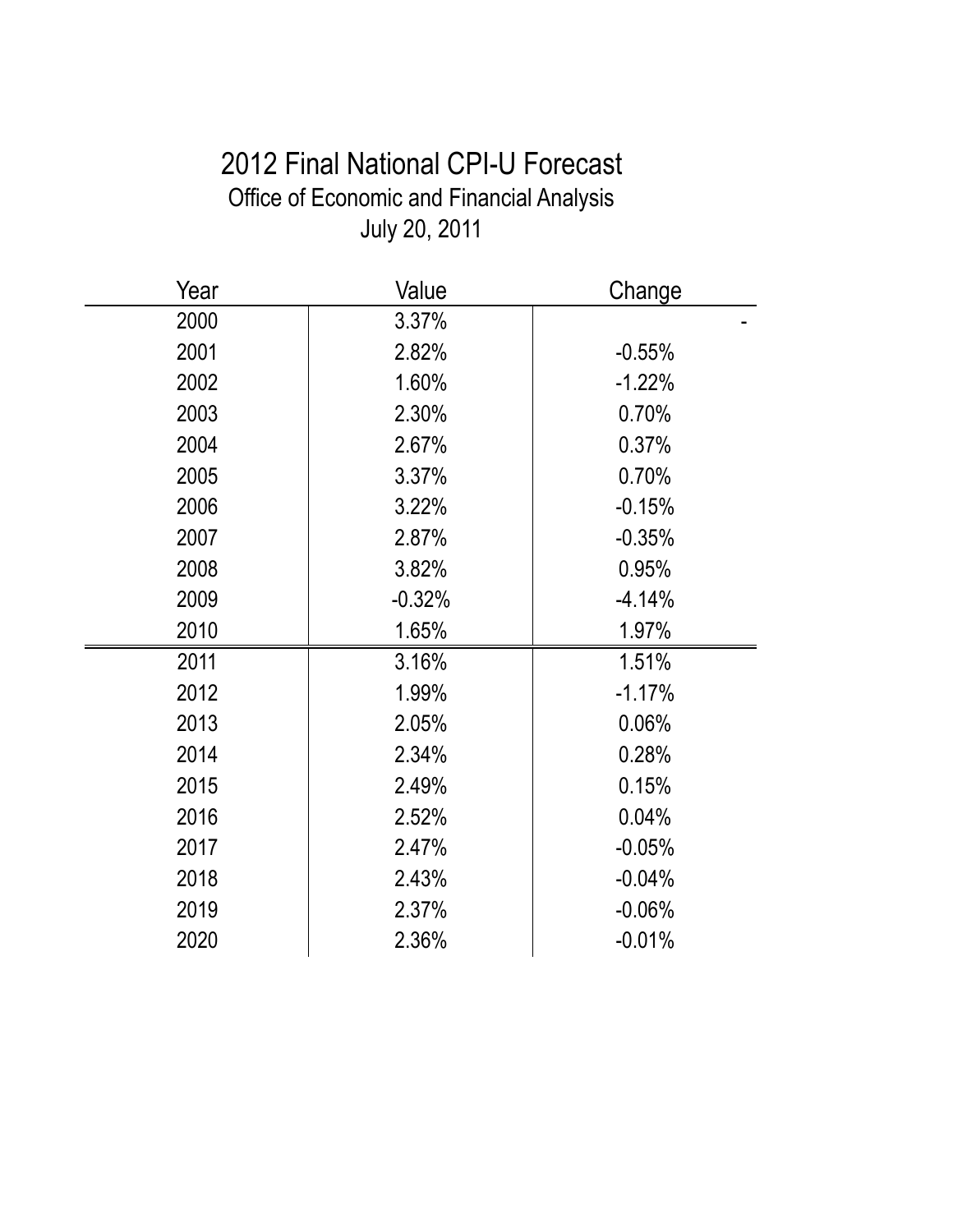# 2012 Final Seattle Annual CPI-U Forecast Office of Economic and Financial Analysis July 20, 2011

| Year | Value | Change   |
|------|-------|----------|
| 2000 | 3.70% |          |
| 2001 | 3.63% | $-0.08%$ |
| 2002 | 1.94% | $-1.69%$ |
| 2003 | 1.58% | $-0.35%$ |
| 2004 | 1.25% | $-0.34%$ |
| 2005 | 2.82% | 1.58%    |
| 2006 | 3.70% | 0.87%    |
| 2007 | 3.88% | 0.18%    |
| 2008 | 4.20% | 0.32%    |
| 2009 | 0.58% | $-3.62%$ |
| 2010 | 0.29% | $-0.29%$ |
| 2011 | 2.35% | 2.06%    |
| 2012 | 2.24% | $-0.12%$ |
| 2013 | 2.07% | $-0.17%$ |
| 2014 | 2.27% | 0.20%    |
| 2015 | 2.40% | 0.14%    |
| 2016 | 2.50% | 0.10%    |
| 2017 | 2.53% | 0.03%    |
| 2018 | 2.53% | $0.00\%$ |
| 2019 | 2.49% | $-0.03%$ |
| 2020 | 2.46% | $-0.03%$ |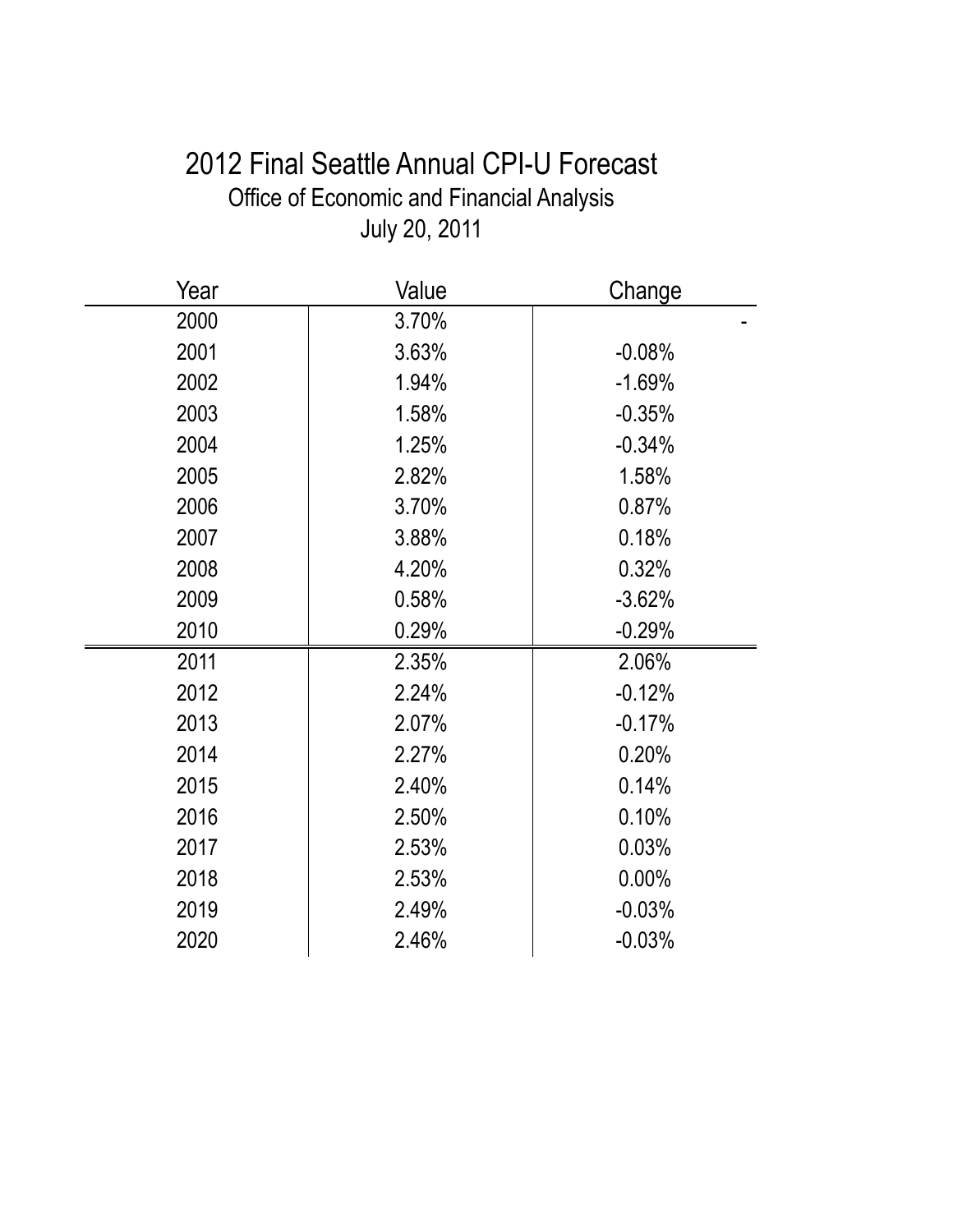# 2012 Final Pharmaceuticals PPI Forecast Office of Economic and Financial Analysis July 20, 2011

| Year | Value    | Change   |
|------|----------|----------|
| 2000 |          |          |
| 2001 |          |          |
| 2002 | 9.77%    |          |
| 2003 | 3.74%    | $-6.03%$ |
| 2004 | 2.74%    | $-0.99%$ |
| 2005 | 6.76%    | 4.02%    |
| 2006 | 11.02%   | 4.26%    |
| 2007 | 4.58%    | $-6.45%$ |
| 2008 | 6.87%    | 2.29%    |
| 2009 | 6.74%    | $-0.13%$ |
| 2010 | $-0.06%$ | $-6.80%$ |
| 2011 | 4.04%    | 4.10%    |
| 2012 | 20.66%   | 16.62%   |
| 2013 | 11.08%   | $-9.58%$ |
| 2014 | 11.59%   | 0.51%    |
| 2015 | 10.86%   | $-0.73%$ |
| 2016 | 10.00%   | $-0.87%$ |
| 2017 | 9.71%    | $-0.28%$ |
| 2018 | 9.21%    | $-0.51%$ |
| 2019 | 8.36%    | $-0.84%$ |
| 2020 | 8.79%    | 0.42%    |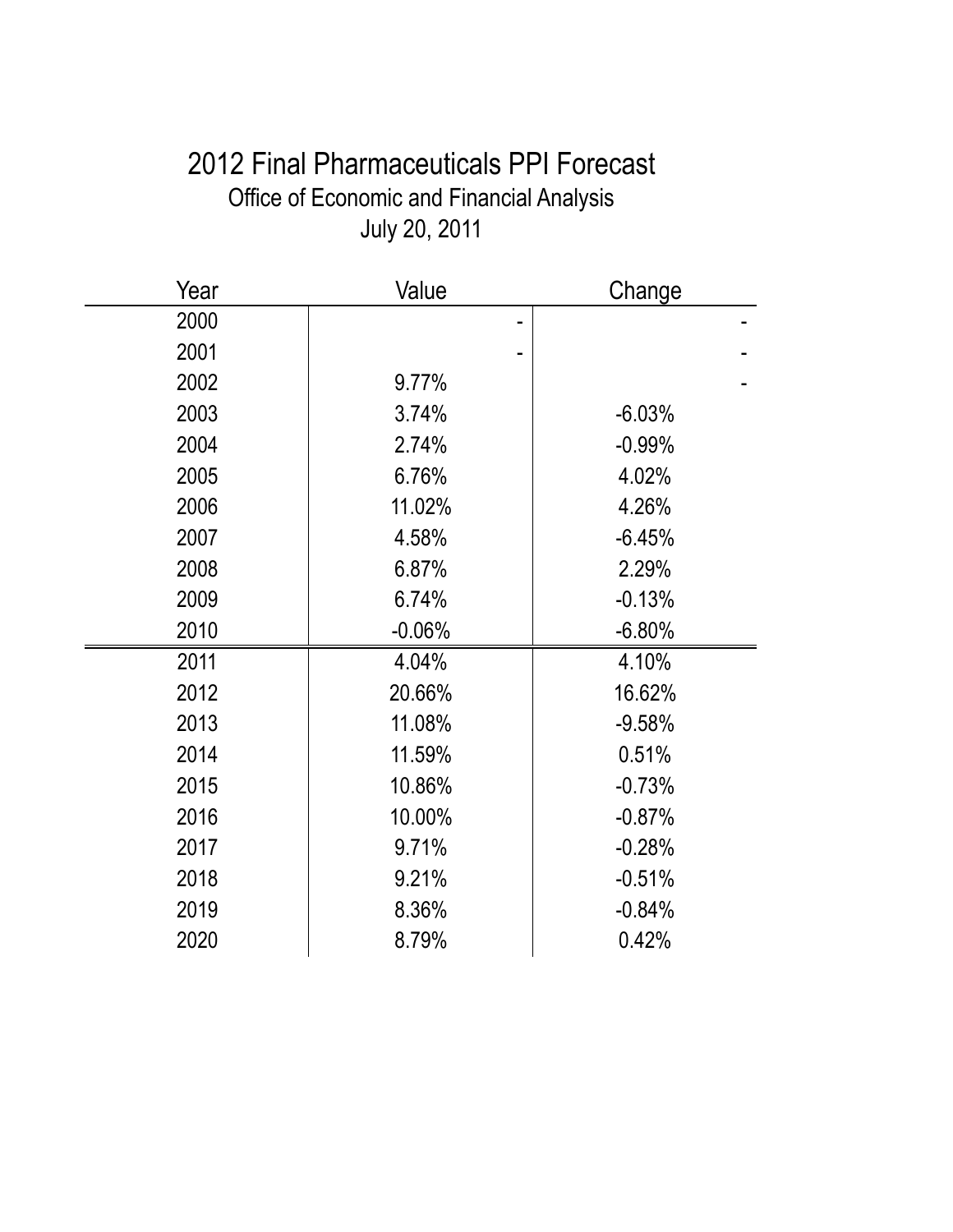# 2012 Final Transportation CPI Forecast Office of Economic and Financial Analysis July 20, 2011

| Year | Value    | Change    |
|------|----------|-----------|
| 2000 | 6.19%    |           |
| 2001 | 0.60%    | $-5.59%$  |
| 2002 | $-0.90%$ | $-1.50%$  |
| 2003 | 3.07%    | 3.98%     |
| 2004 | 3.52%    | 0.44%     |
| 2005 | 6.63%    | 3.11%     |
| 2006 | 4.00%    | $-2.63%$  |
| 2007 | 2.11%    | $-1.88%$  |
| 2008 | 5.88%    | 3.77%     |
| 2009 | $-8.33%$ | $-14.22%$ |
| 2010 | 7.89%    | 16.22%    |
| 2011 | 8.17%    | 0.28%     |
| 2012 | 1.70%    | $-6.47%$  |
| 2013 | 2.83%    | 1.12%     |
| 2014 | 2.42%    | $-0.41%$  |
| 2015 | 2.71%    | 0.29%     |
| 2016 | 2.87%    | 0.16%     |
| 2017 | 2.62%    | $-0.25%$  |
| 2018 | 2.55%    | $-0.07%$  |
| 2019 | 2.28%    | $-0.27%$  |
| 2020 | 2.15%    | $-0.13%$  |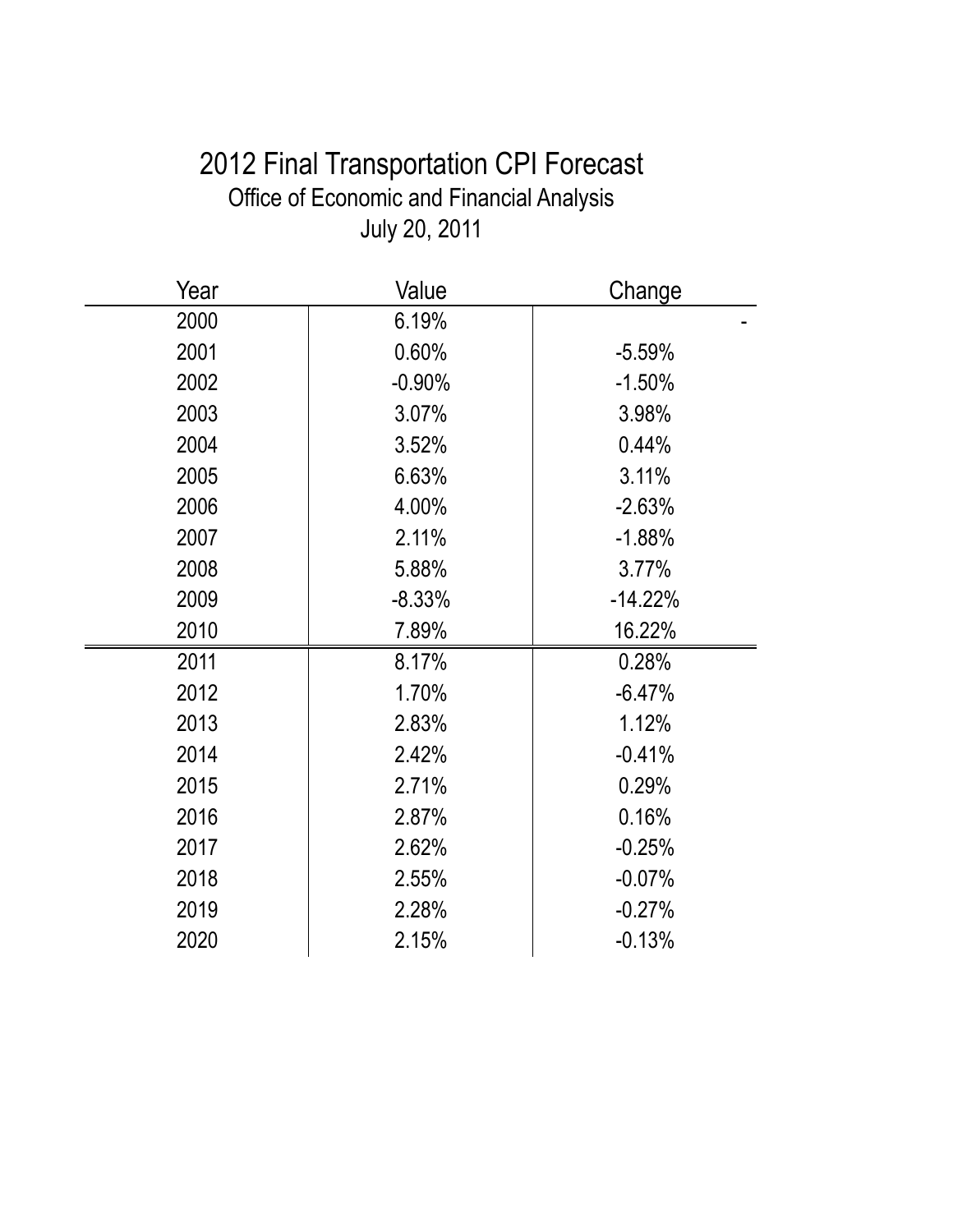# 2012 Final Recorded Documents Forecast Office of Economic and Financial Analysis July 20, 2011

| Quarter | Value   | <b>YOY Change</b> |
|---------|---------|-------------------|
| Q4 2010 | 148,450 |                   |
| Q1 2011 | 130,756 |                   |
| Q2 2011 | 116,623 |                   |
| Q3 2011 | 110,083 |                   |
| Q4 2011 | 106,794 | $-28.06%$         |
| Q1 2012 | 104,686 | $-19.94%$         |
| Q2 2012 | 120,714 | 3.51%             |
| Q3 2012 | 119,435 | 8.50%             |
| Q4 2012 | 116,665 | 9.24%             |
| Q1 2013 | 111,369 | 6.38%             |
| Q2 2013 | 127,578 | 5.69%             |
| Q3 2013 | 125,494 | 5.07%             |
| Q4 2013 | 122,080 | 4.64%             |
| Q1 2014 | 117,404 | 5.42%             |
| Q2 2014 | 133,617 | 4.73%             |
| Q3 2014 | 130,674 | 4.13%             |
| Q4 2014 | 126,508 | 3.63%             |
| Q1 2015 | 121,873 | 3.81%             |
| Q2 2015 | 138,714 | 3.81%             |
| Q3 2015 | 135,723 | 3.86%             |
| Q4 2015 | 131,469 | 3.92%             |